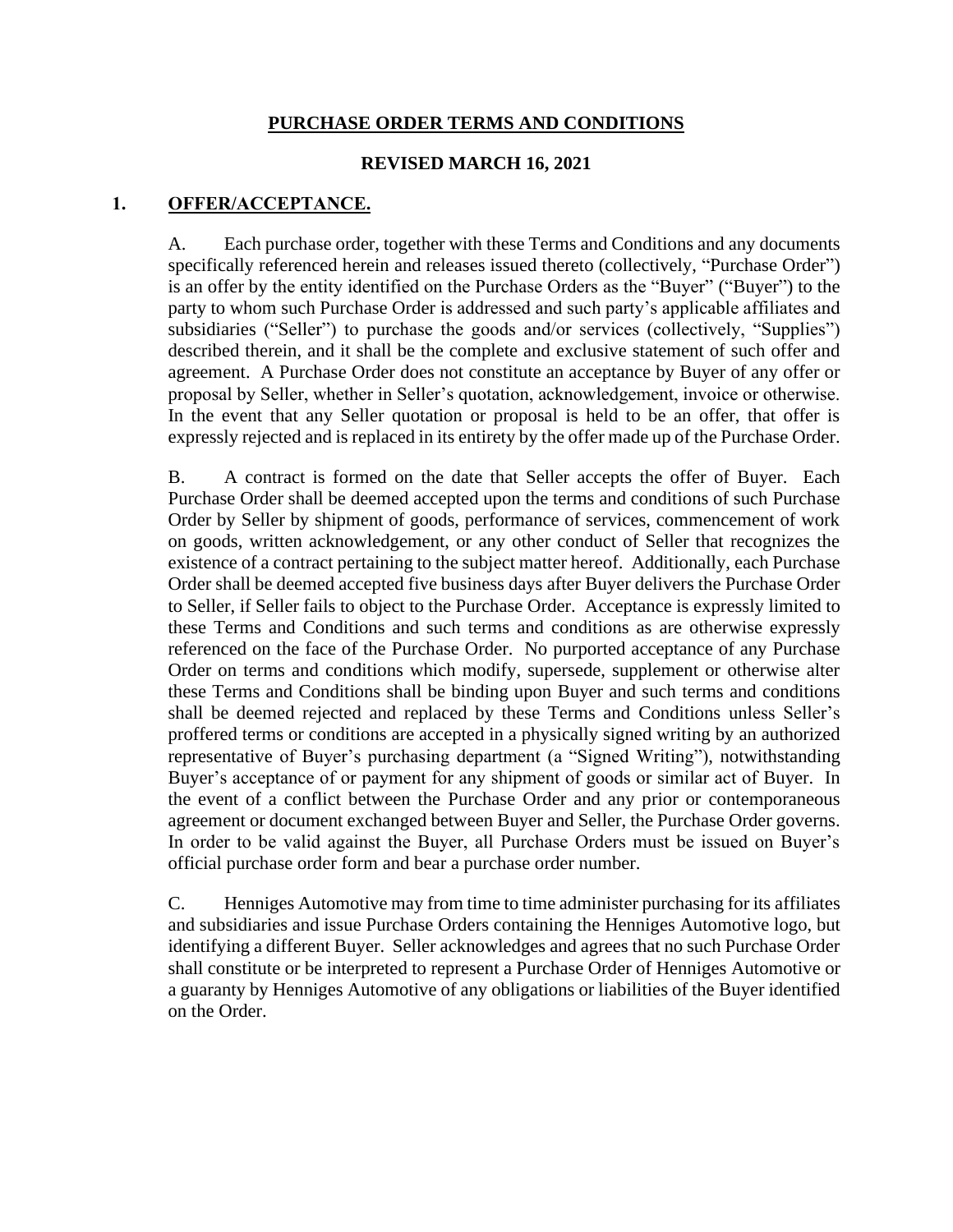## **2. ENTIRE AGREEMENT.**

A. The Purchase Order, together with these Terms and Conditions, any Master Purchase Agreement and the attachments, manuals, guidelines, requirements, specifications, exhibits and supplements specifically referenced in the Purchase Order or on the Buyer's website at www.hennigesautomotive.com, constitutes the entire agreement between Seller and Buyer with respect to the matters contained in the Purchase Order and supersede all prior oral or written representations or agreements. For Purchase Orders that relate to non-production Supplies, the following provisions of these Terms and Conditions are not applicable: Section [3](#page-1-0) (Quantity and Duration); Section [4](#page-2-0) (Volume and Duration Projections); Section [6.B](#page-5-0) (regarding capacity planning volumes); and Section 10 (Customer Requirements and Service Parts).

B. Seller periodically shall review the Henniges Automotive website at [www.hennigesautomotive.com](http://www.hennigesautomotive.com/) and the manuals located therein. Seller's continued performance under the Purchase Order without providing written notice to Buyer detailing Seller's objection to any modified or new supplier manual prior to the effective date of such modified or new manual will constitute Seller's acceptance of such modified or new manual.

C. Buyer may modify the Terms and Conditions from time to time by posting notice of such modified Terms and Conditions through links provided on the Henniges Automotive website at [www.hennigesautomotive.com](http://www.hennigesautomotive.com/) at least ten (10) days prior to the modified Terms and Conditions becoming effective. Seller periodically shall review the Henniges Automotive website and the Terms and Conditions. Seller's continued performance under the Purchase Order without providing written notice to Buyer detailing Seller's objection to any modified Terms and Conditions prior to the effective date of such modified Terms and Conditions will be subject to and will constitute Seller's acceptance of such modified Terms and Conditions. Except as provided in the preceding sentences or as otherwise provided in these Terms and Conditions, the Purchase Order may only be modified by a Signed Writing.

## <span id="page-1-0"></span>**3. QUANTITY AND DURATION.**

A. The quantity applicable to each Purchase Order is specified on the face of the Purchase Order. The quantity specified may be for up to one hundred percent (100%) of Buyer's requirements for the Supplies. Seller further acknowledges and agrees that Seller is obligated to provide Supplies to Buyer in the quantity specified in any release issued by Buyer ("Release"). A Release will specify a firm quantity of Supplies and/or a firm quantity of raw materials/components that Buyer will be responsible for in the event of termination. Releases may include Projections (defined below), but Releases are only binding upon Buyer for, and Buyer will have no obligation or liability beyond, the firm quantity specified in the Release. Seller acknowledges and agrees to accept the risk associated with the lead times of the various components if they are beyond the firm Release quantities provided by Buyer.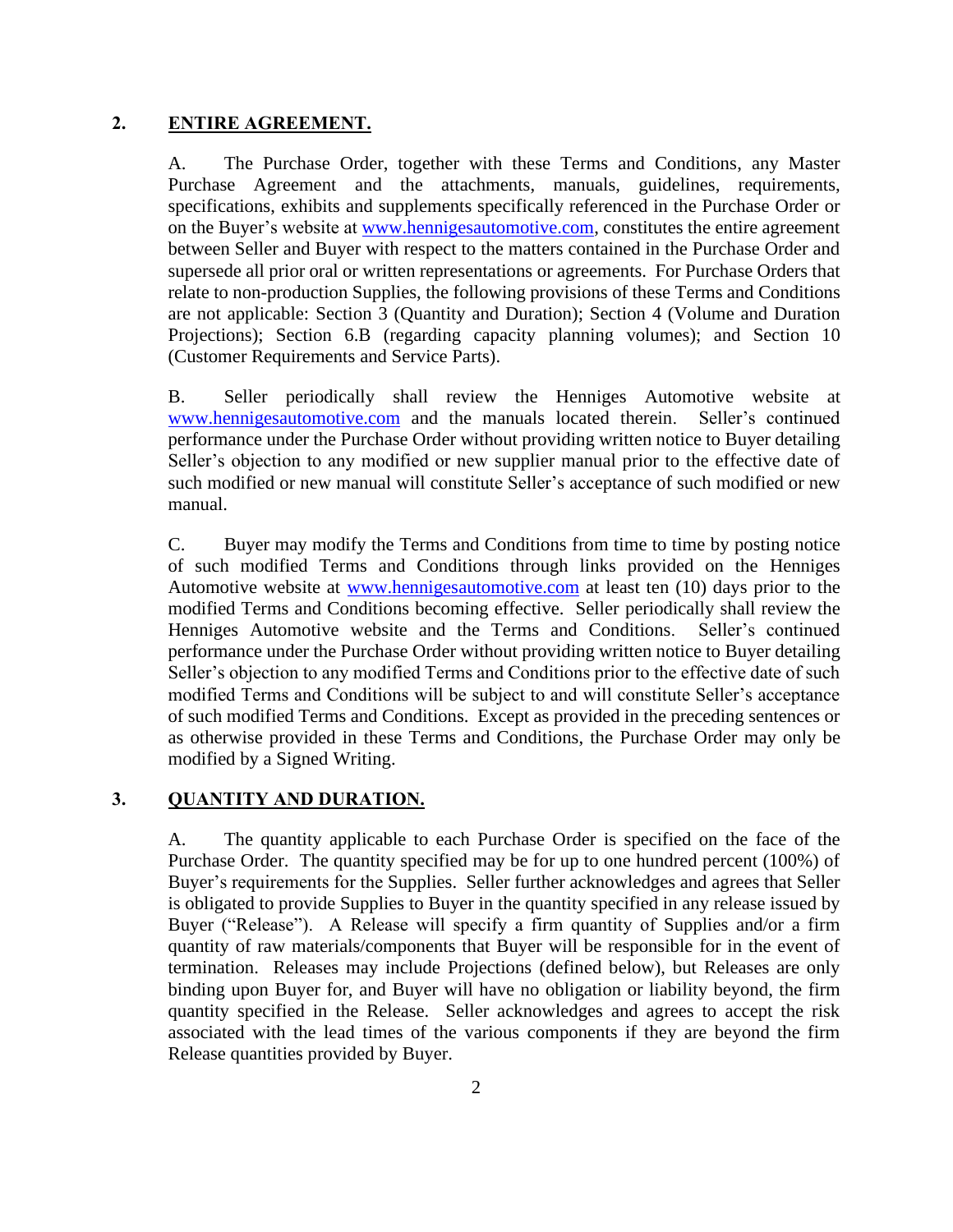B. Unless stated otherwise on the face of the Purchase Order, the duration of each Purchase Order shall be the life of the program(s) into which the Supplies ultimately are incorporated, plus applicable service and replacement parts requirements. Buyer and Seller acknowledge, however, that this Section 3.B does not affect or otherwise change Buyer's rights of termination set forth herein.

C. Upon the expiration of any Purchase Order, Seller shall cooperate with Buyer and provide all reasonably requested support and information required by Buyer to facilitate Buyer's sourcing of the goods to a replacement supplier.

## <span id="page-2-0"></span>**4. VOLUME AND DURATION PROJECTIONS.**

From time to time and in connection with quotations, requisitions, and Purchase Orders, Buyer may provide Seller with estimates, forecasts or projections of its future volume or quantity requirements for the Supplies and/or the term of a program ("Projections"). Projections, unlike a Release for a firm quantity, are not binding on Buyer. They also are not a commitment to a requirements contract. Seller acknowledges that Projections, like any other forward-looking estimates, are based on a number of economic and business factors, variables and assumptions, some or all of which may change over time, and may or may not be accurate at the time they were made or at any later time. Buyer makes no representation, warranty, guaranty or commitment of any kind or nature, express or implied, regarding any Projections or other estimate, forecast or projection provided to Seller, including as to its accuracy or completeness. Seller accepts that Projections may not be accurate and that actual volume or duration could be less than or greater than the Projections. Seller expressly accepts this risk and possible reward.

### **5. WARRANTY.**

A. "Warranty Period" shall mean, for each of the Supplies provided, the time period beginning on the day of first use of the Supplies by Buyer or acceptance by Buyer, and continuing until the later of: (i) 18 months; (ii) the period provided under applicable law; (iii) if the Supplies are utilized for new vehicles, the same period as the new vehicle warranty period offered to retail buyers in the country in which the vehicle incorporating the Supplies is sold; or (iv) if the Supplies are service or replacement parts, the later of the date on which the warranty provided by the vehicle manufacturer for the Supplies ends, or the date on which the period remaining under the new vehicle warranty covering the Supplies expires. Seller may contact Buyer's representative for information regarding those countries in which vehicles incorporating the Supplies will be sold.

B. In the event that Buyer or its customer voluntarily or pursuant to a government mandate, makes an offer to owners of vehicles (or other finished products) on which the Supplies, or any parts, components or systems incorporating the Supplies, are installed to provide remedial action to address a defect or condition that relates to motor vehicle safety or reliability or the failure of the vehicle to comply with any applicable law, safety standard or guideline, whether in connection with a recall campaign or other customer satisfaction or corrective service action (a "Remedial Action"), the Warranty Period shall continue for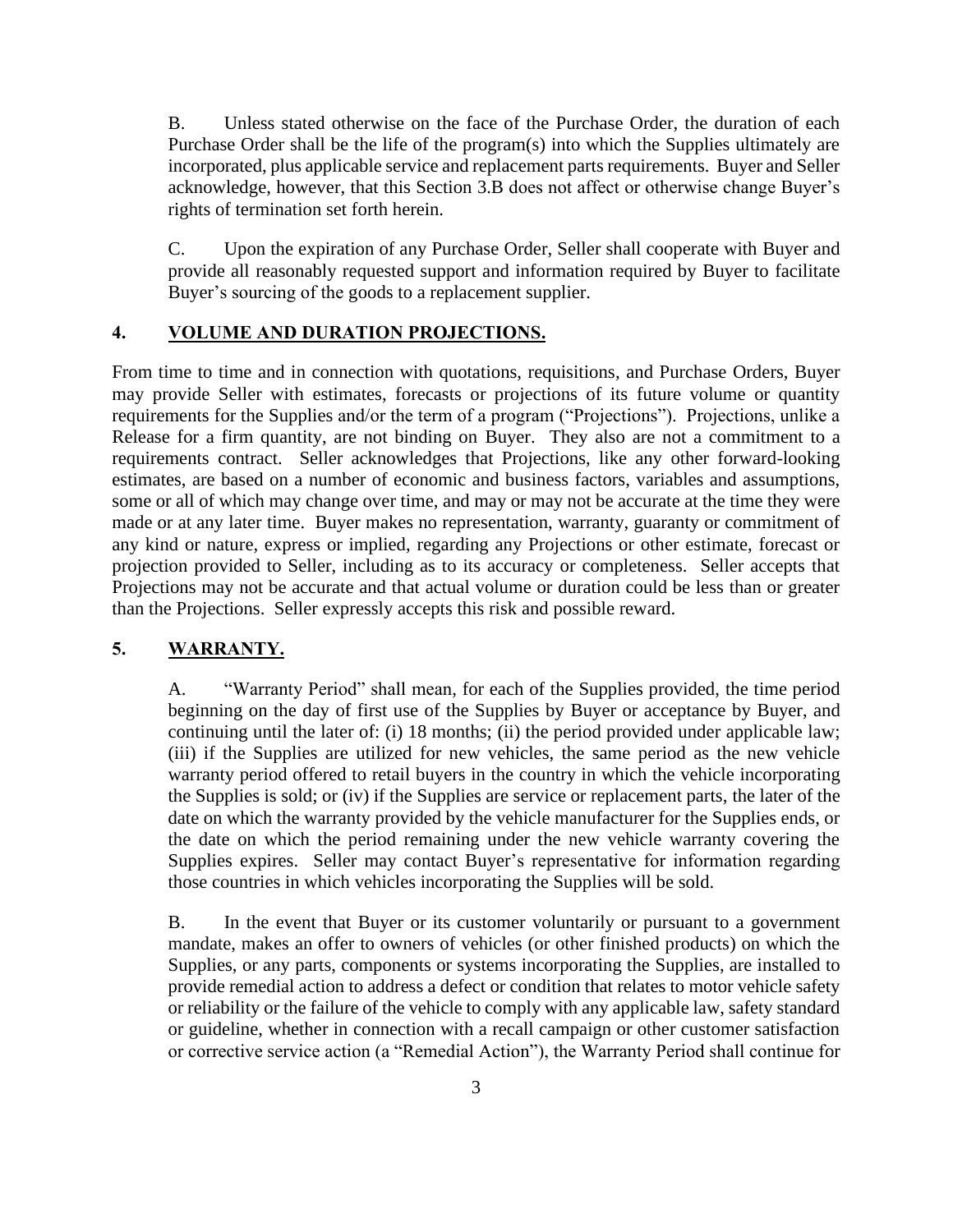such time period as may be dictated by Buyer's customer or the federal, state, local or foreign government where the Supplies are used or provided and Seller shall fully comply with the requirements of this Purchase Order.

C. Notwithstanding the expiration of the Warranty Period, Seller shall nonetheless be liable for costs and damages associated with any Remedial Action to the extent that such Remedial Action is based upon a reasonable determination (including by use of statistical analysis or other sampling methodology) that the Supplies fail to conform to the warranties set forth in the Purchase Order. Where applicable, Seller shall pay all reasonable expenses associated with determining whether a Remedial Action involving the Supplies is necessary. Buyer and Seller agree that any Remedial Action involving the Supplies shall be treated separately and distinctly from similar Remedial Actions of other goods of Seller; provided that such separate and distinct treatment is lawful and Seller shall in no event fail to provide at least the same protection to Buyer on such Supplies as Seller provides to its other customers in connection with such similar Remedial Actions.

D. Notwithstanding the foregoing, Seller agrees to waive the expiration of the Warranty Period in the event there are failures or defects discovered after the Warranty Period of a significant nature or in a significant portion of the Supplies, or a defect is discovered which, in Buyer's reasonable opinion, constitutes a threat of damage to property or to the health and safety of any person.

E. In addition to Seller's customer warranties, any express warranties set forth in this Purchase Order, any statutory warranties or any warranties implied by law, Seller expressly warrants that all of the Supplies provided under this Purchase Order and all other Purchase Orders: (i) do not, and are not claimed to, violate any patent, trademark or copyright, and may be properly imported into the United States or any other country; (ii) shall strictly conform with all specifications, drawings, statements on containers or labels, descriptions and samples furnished to or by Buyer, or referred to in the Purchase Order, and all industry standards, laws and regulations in force in countries where such Supplies or vehicles equipped with such Supplies are to be sold; (iii) shall be free from defects in design, material and workmanship and shall be new and of the highest quality; (iv) shall be free and clear of all liens, claims or other encumbrances, and that Seller is conveying good title to Buyer; (v) shall be merchantable, of good material and workmanship, free from defects, and safe, fit and sufficient for the particular purposes intended by Buyer, which purposes Seller acknowledges are known to it; (vi) shall be adequately contained, packaged, marked and labeled; (vii) in the case of services, all services performed on behalf of Buyer shall be performed in a competent, workmanlike manner; (viii) the Supplies shall be manufactured in accordance with all applicable federal, state, and local laws, regulations, industry standards or other standards, labeling, transporting, licensing approval or certification requirements in the United States or any other country where the Supplies will be sold or used; and (ix) Seller has complied with QS 9000, ISO 14001, IATF 16949, PPAP, APQP, and the various OEM End of Life Vehicle ("ELV") reporting and other requirements, as well as international softwood standards, including USDA Regulations on Wood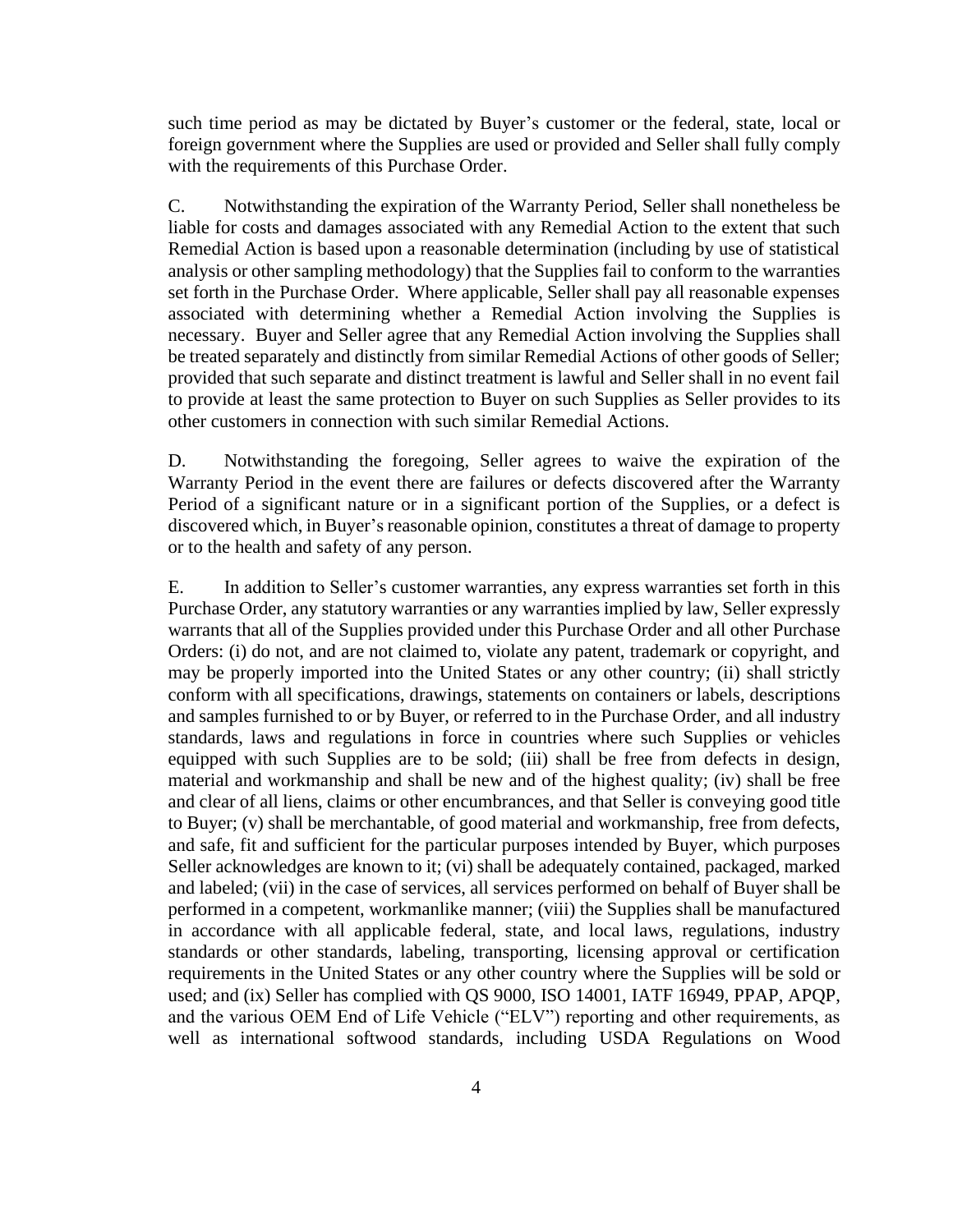Packaging Material Imports, if applicable, in fulfilling this Purchase Order and all other Purchase Orders.

F. All warranties in this Purchase Order shall survive inspection, test, delivery, acceptance, use and payment by Buyer and shall inure to the benefit of Buyer, its successors, assigns, customers, and the users of Buyer's goods and services. These warranties may not be limited or disclaimed. Seller waives any claim against Buyer and its customers, including any hold-harmless or similar claim, whether known or unknown, contingent or latent, in any way related to a claim asserted against Seller or Buyer for breach of warranty infringement of any patent, trademark, copyright or other proprietary right, including claims arising out of compliance with specifications furnished by Buyer.

G. If Buyer experiences any breaches of a warranty under this Purchase Order, Buyer shall have the right, in addition to exercising all other rights Buyer may have under the Uniform Commercial Code and any other applicable statutes or law, to take the following actions, at Buyer's option: (i) retain the defective Supplies in whole or in part with an appropriate adjustment in the price for the goods; (ii) require Seller to repair or replace the defective Supplies in whole or in part at Seller's sole expense, including all shipping, transportation, and installation costs; (iii) correct or replace the defective Supplies with similar items and recover the total cost relating thereto from Seller, including the cost of product recalls; or (iv) reject the defective Supplies.

H. Without limiting the generality of the foregoing, should any Supplies fail to conform to the warranties set forth herein, Buyer shall notify Seller and Seller shall, if requested by Buyer, reimburse Buyer for any special, incidental and consequential damages caused by nonconforming Supplies, including, but not limited to, costs, expenses and losses incurred by Buyer (i) in inspecting, sorting, testing, repairing or replacing such nonconforming Supplies; (ii) resulting from production interruptions, (iii) in conducting Remedial Actions, and (iv) in connection with claims for personal injury (including death) or property damage caused by such nonconforming Supplies. If requested by Buyer, Seller shall, without charge to Buyer, administer and process warranty charge-backs for nonconforming Supplies in accordance with Buyer's directions.

# **6. QUALITY.**

A. Seller agrees to participate in Buyer's quality and development program(s) and to comply with all quality requirements and procedures specified by Buyer, as revised from time to time. Based on Buyer's assessment of responsibility, Seller may be held responsible for any and all costs associated with quality issue investigation, containment and Remedial Actions on account of Supplies provided by Seller to Buyer (including third party activities identified and initiated by Buyer). Seller is obligated to provide all reasonable support requested by Buyer to address immediately and correct concerns regarding the quality of Supplies provided. Seller shall provide additional resources, as necessary and as identified by Buyer, to support product development, process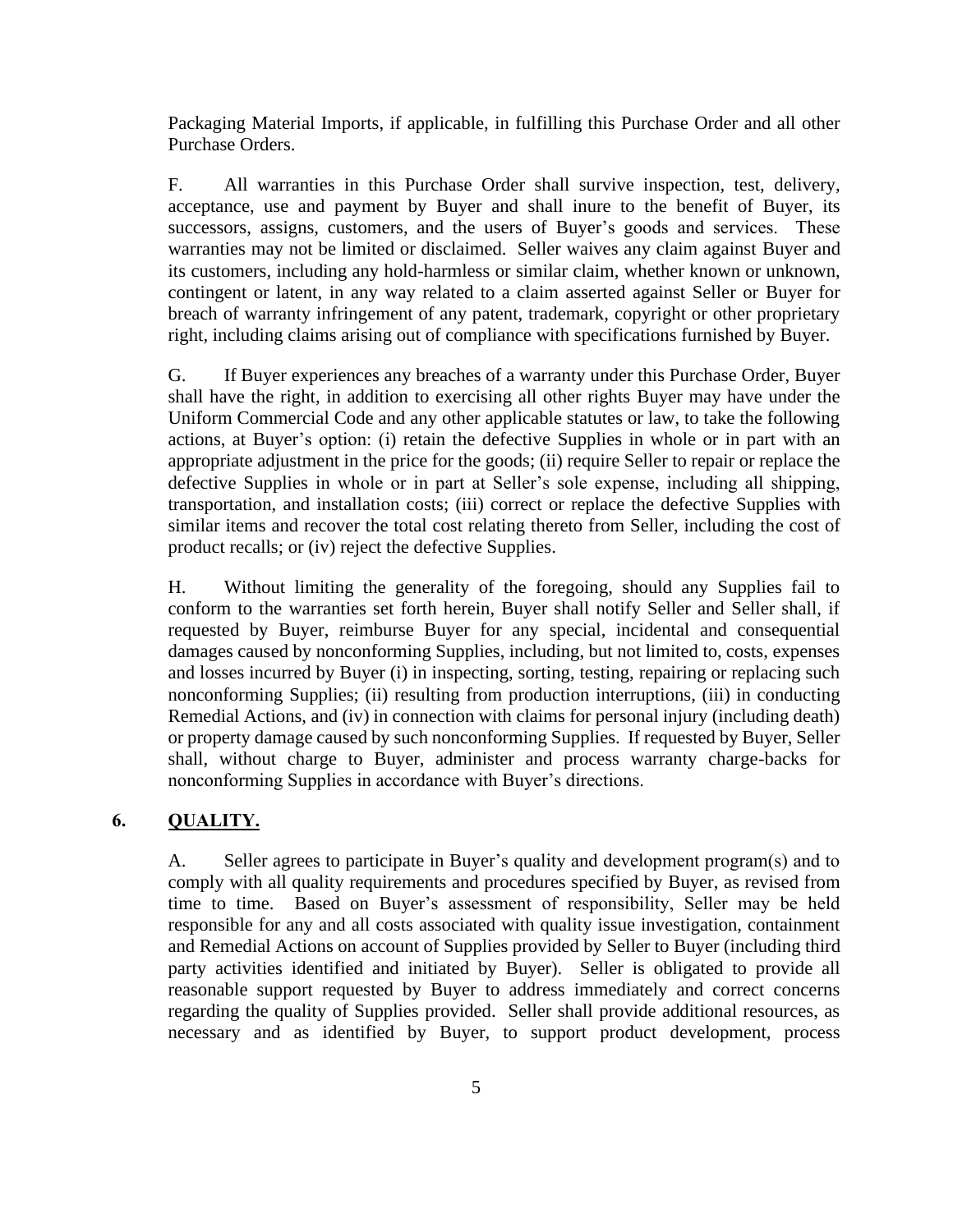development, validation, production launch, or any issue that may jeopardize the success of the manufacture or assembly of any Supplies or of the program.

<span id="page-5-0"></span>B. Seller warrants that its overall equipment (shared and specific) and plant capacity are adequate to meet Buyer's needs. Ongoing capacity analysis must account for at least: scrap variation, downtime, maintenance, and other customer requirements. Each production process must successfully complete a run-at-rate. The Supplies must meet an approved PPAP process as specified in Buyer's Quality Manual posted on Buyer's website at www.hennigesautomotive.com. Buyer is not obligated to pay Seller any incremental costs as long as the Release quantities do not exceed Seller's capacity planning volume ("CPV"). The requirement for capacity and the CPV is not a volume, program or other commitment by Buyer.

C. Seller is responsible for all sub-tier providers of goods or services. Seller must maintain adequate development, validation, launch, and ongoing supervision to assure all Supplies provided to Buyer conform to all specifications, standards, drawings, samples and descriptions, including, without limitation, as to quality, performance, fit, form, function and appearance, under the Purchase Order.

D. All tooling supplied by Seller must meet an approved PPAP process as specified in Buyer's Quality Manual posted on Buyer's website at www.hennigesautomotive.com.

# **7. INSPECTION, WORK PROGRESS, AND REJECTIONS.**

Buyer shall have the right (but not the obligation) to inspect, to review work progress and to test all Supplies, special tooling, materials and workmanship to the extent practicable at all times and places during the period of manufacture. If any Supplies are defective in material or workmanship or otherwise not in conformity with the requirements of any Purchase Order, Buyer shall have the right, notwithstanding payment, any prior inspection or test, custom or usage of trade, either to (i) reject them, or to (ii) require their correction by and/or at the expense of Seller promptly after notice, or to (iii) for parts that are readily available commercially, purchase them from another supplier until Seller makes the necessary corrections. Buyer's inspection or review of the Supplies, special tooling, materials and workmanship shall not be construed as acceptance, nor will it give rise to a waiver or estoppel of any claim or deficiency.

### **8. DELIVERY.**

A. Deliveries shall be made both in quantities and at times specified on the Purchase Order or on Releases furnished by Buyer. Time and quantity of delivery are of the essence. Seller shall adhere to shipping directions specified on the Purchase Order or Releases. Buyer shall not be required to make payment for Supplies delivered to Buyer that are in excess of firm quantities and delivery schedules specified in Releases. Seller shall not procure, produce or ship any Supplies unless authorized in writing by Buyer or as necessary to meet specific delivery dates. Shipments in excess of those authorized by Buyer may be returned to Seller at Seller's expense, and Buyer may debit Seller for the cost of such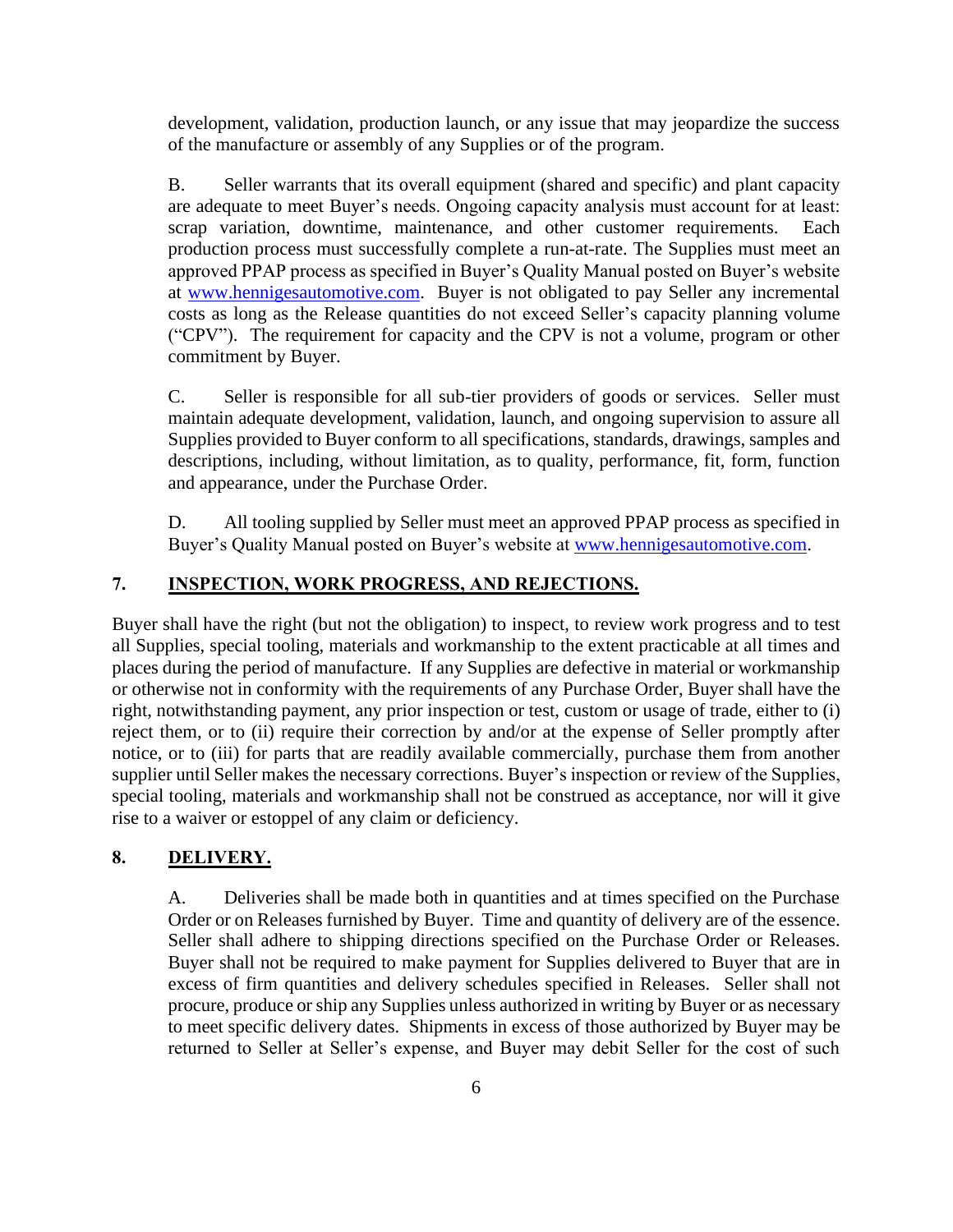returns. Buyer may change the rate of scheduled shipments or direct temporary suspension of scheduled shipments, neither of which shall entitle Seller to a modification of the price of Supplies covered by any Purchase Order. With each delivery, Seller shall be deemed to have made the representations, warranties and covenants with respect to its financial and operating condition provided herein.

B. Premium shipping expenses and/or other related expenses necessary to meet delivery schedules set forth in Releases shall be Seller's sole responsibility, unless the delay or expense was solely the result of Buyer's negligence and Seller provides Buyer with notice of any claim against Buyer within ten (10) days after the occurrence of the alleged negligent action of Buyer giving rise to such claim.

C. Notwithstanding any agreement concerning payment of freight expenses, delivery shall not have occurred and the risk of loss shall not have shifted to Buyer until the Supplies have been delivered to Buyer's facility and have been accepted at that facility, except as provided in Section 17.

# <span id="page-6-0"></span>**9. CUSTOMER SUPPORT**

A. Seller shall support all supplier initiatives of Buyer and support Buyer in meeting the initiatives of Buyer's Customers. Upon Seller's written request, Buyer shall cooperate with Seller to explain to Seller the terms, conditions and requirements of Buyer's customers.

B. As all elements of the automotive tiered-supply network must work together to ensure that Buyer's customer's terms, conditions and requirements are met, it is the intent of both Seller and Buyer that the applicable terms, conditions and requirements of Buyer's customer shall flow through Buyer to Seller to the extent that they do not conflict with the terms of the Purchase Order. To the extent that Seller does not meet the applicable terms, conditions or requirements of Buyer's customer or to the extent that the terms of Buyer's customer do conflict with the terms of the Purchase Order, Seller agrees, notwithstanding any such conflict, to indemnify and hold harmless Buyer from any and all claims and demands from Buyer's customer relating to any actual or alleged problem or issue with the Supplies sold by Seller under any Purchase Order or the manner in which Seller has supplied such Supplies under the Purchase Order.

C. The automotive industry is customer focused and Seller agrees to work with Buyer to meet the requirements of Buyer's customers. Therefore, in the event that any requirement imposed by any Purchase Order on Seller is found to be unenforceable or a gap is otherwise created in the terms applicable to any Purchase Order through operation of law, conflict in terms or otherwise, the parties agree that the corresponding requirement of Buyer's customer shall be applicable to and binding on Seller for the benefit of Buyer. Seller acknowledges that it is familiar with the automotive industry and the applicable terms of Buyer's customer that would apply in such an event.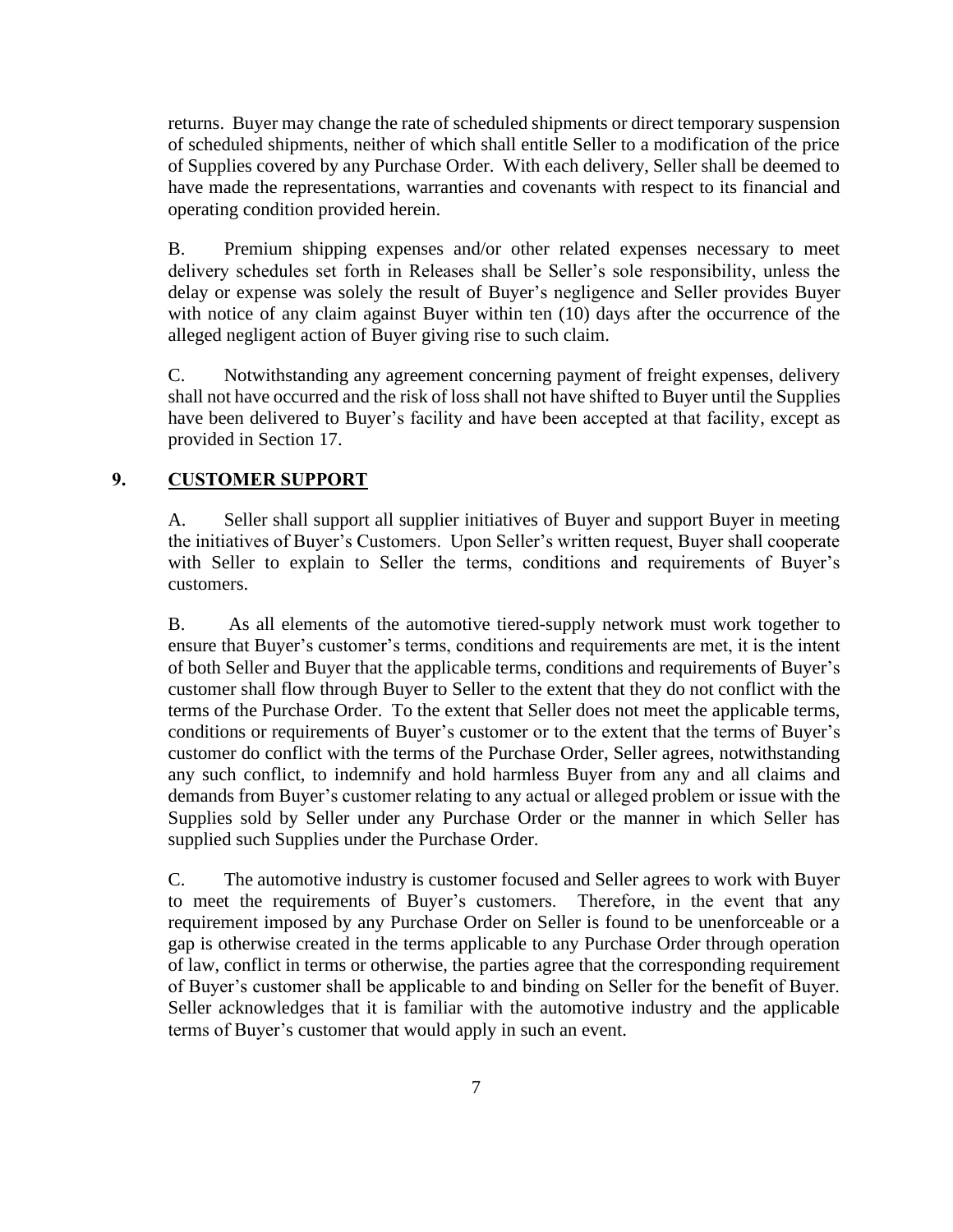# **10. CUSTOMER REQUIREMENTS; SERVICE PARTS.**

A. Seller shall sell to Buyer all Supplies necessary for Buyer to fulfill Buyer's and its customer's service and replacement parts requirements for its current model year at the then-current production prices plus any actual net cost differential for required unique packaging. If the Supplies are systems, modules or assemblies, Seller shall sell the component or parts of such systems, modules or assemblies at prices that will not in the aggregate exceed the then current production price of the system, module or assembly less the costs of labor involved in connection with the system, module or assembly plus any actual net cost differential for required unique packaging.

B. Unless otherwise specified in the Purchase Order, for 15 years after termination of the current model production of the vehicle involved, Seller shall sell to Buyer quantities of Supplies sufficient to fulfill 100% of Buyer's and its customers' service and replacement parts requirements for past model years. For the first five (5) years of past model service, the prices shall be as specified in the last Purchase Order for current model production plus any actual net cost differential for required unique packaging. For the next ten (10) years of past model service or such longer period as Buyer's customer requires service parts, the prices shall be as specified in the last Purchase Order for current model production plus any actual net cost differential for required unique packaging, plus any actual net cost differential for manufacturing costs as mutually agreed between Buyer and Seller. If a dispute arises between Seller and Buyer regarding the price of service or replacement parts under this Section [9,](#page-6-0) Seller shall continue to supply Buyer's requirements for service and replacement parts at the production prices set forth in the Purchase Order pending resolution of such dispute.

# **11. COST.**

A. Prices charged for Supplies listed on the Purchase Order are not subject to increase, including specifically any increase based upon currency fluctuations, changes in raw material, tariffs, transportation costs or component pricing, labor or overhead, unless specifically agreed to by Buyer in a Signed Writing.

B. Seller represents and warrants that the price charged to Buyer for Supplies is at least as low as the price charged by Seller to Buyers of a class similar to Buyer under conditions similar to those specified in the Purchase Order and that all prices comply with all applicable governmental laws and regulations in effect at the time of quotation, sale and delivery. Seller agrees that any price reduction implemented by Seller for any Supplies or related charges will apply to all shipments of such Supplies under the Purchase Order or any Purchase Order amendment from and after Seller's implementation of the price reduction. If Seller offers a lower price for the same or similar goods or services to any other customer during the term of a Purchase Order, then to the extent permitted by law,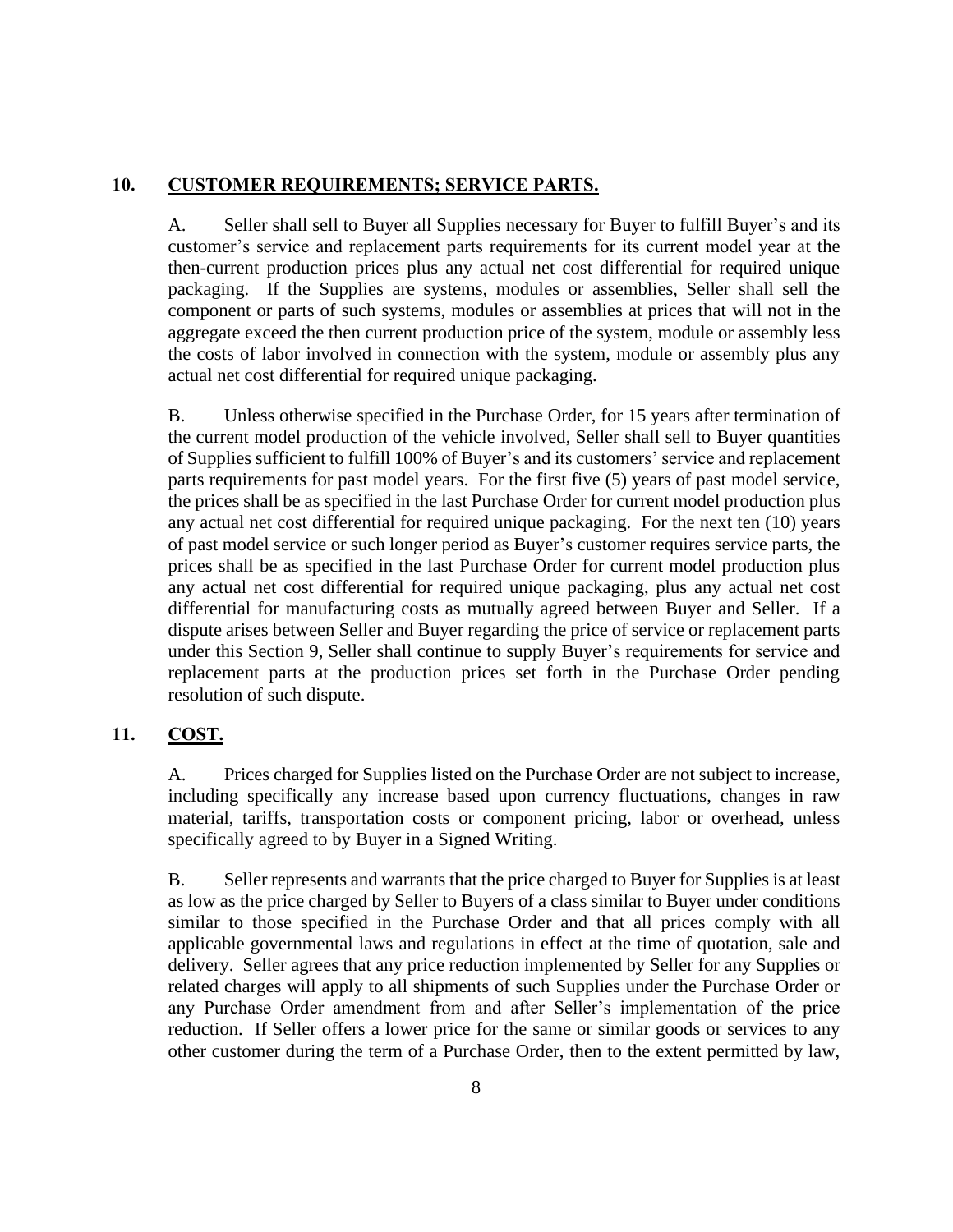Seller will immediately offer Buyer the same price for the Supplies on the same terms and conditions as was offered to the other customer. Seller shall ensure that the price charged to Buyer for Supplies remains competitive with the price for similar goods or services available to Buyer from other sellers.

C. Seller agrees to participate in Buyer's cost savings and productivity programs and initiatives and to implement Seller's own cost savings and productivity programs and initiatives to reduce Seller's costs. Buyer shall also receive the full benefit of all discounts, premiums and other favorable terms of payment customarily offered by Seller to its customers. In the event Seller reduces its price for similar goods and services during the term of this Purchase Order, Seller agrees to reduce the prices of the Supplies to Buyer correspondingly. Seller warrants that the prices in this Purchase Order shall be complete, and no additional charges of any type shall be added without Buyer's express written consent.

D. Buyer shall have the right to periodically market test the Supplies by sending out quotation packages to other potential suppliers. Market tests shall be based on current production drawings.

## **12. TAXES.**

Unless prohibited by law, the Seller shall pay all federal, state or local tax, transportation tax, or other tax, including but not limited to customs duties and tariffs, which is required to be imposed upon the Supplies ordered, or by reason of their sale or delivery. All Purchase Order prices shall be deemed to have included all such taxes.

### **13. INVOICES.**

All invoices for Supplies provided pursuant to each Purchase Order must reference the Purchase Order number, Purchase Order amendment or Release number, Buyer's part number, Seller's part number where applicable, quantity of pieces in shipment, number of cartons or containers, Seller's name and number, and bill of lading number, before any payment will be made for Supplies by Buyer. In addition, no invoice may reference any term separate from or different than these Terms and Conditions or the terms that appear on the face of the Purchase Order. Buyer reserves the right to return all invoices or related documents submitted incorrectly. Payment terms will commence upon the receipt of an invoice, after the receipt of the corresponding Supplies. Any payment by Buyer of a nonconforming invoice is not an acceptance of any non-conforming elements or terms on such invoice. Where applicable, Buyer may request proof of delivery to support corresponding invoices prior to payment.

## **14. PAYMENT TERMS.**

A. Payment terms will be set for Seller on Buyer's payables system if Seller is included in Buyer's payables system. If Seller is not included in Buyer's payables system, payment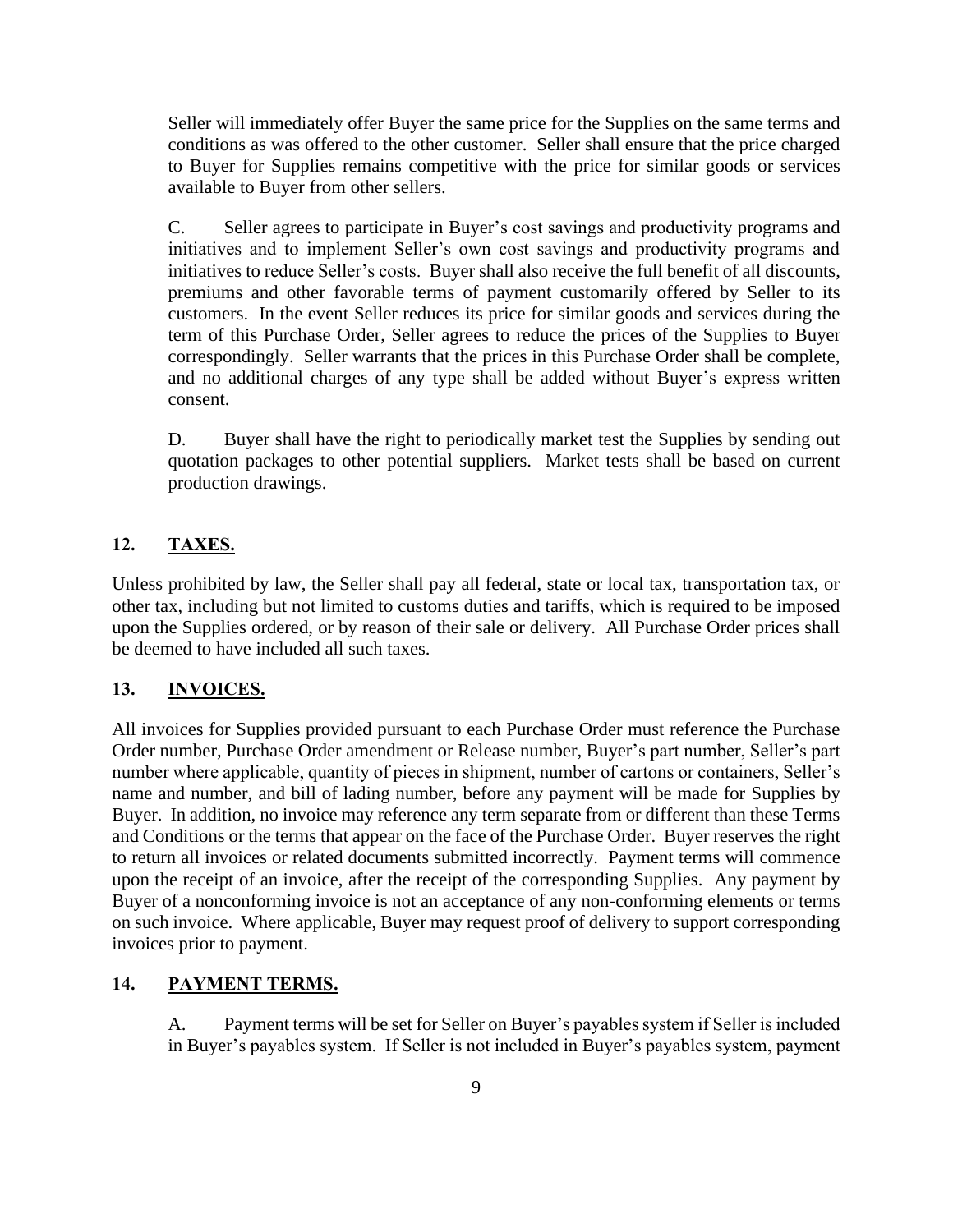terms are net 60 from the date of receipt of the Supplies or Buyer's specified delivery date, whichever occurs later. If a payment date falls on a non-business day, payment will occur on the following business day.

B. In cases in which Buyer's customer is funding or reimbursing Buyer for the cost of tooling, notwithstanding the particular payment terms applicable to a Purchase Order, (i) in no event will Seller have a right to payment for tooling before Buyer is paid by its customer for such tooling, and (ii) the tooling meets the applicable approved PPAP process.

C. In no event will a Seller who is a directed supplier have a right to receive payment from Buyer until Buyer is fully paid by Buyer's customer for the related Supplies or, as applicable, the goods into which such Supplies are incorporated.

# **15. SETOFF AND RECOUPMENT.**

A. In addition to any right of setoff or recoupment allowed by law, all amounts due Seller, or any of its subsidiaries or affiliates shall be considered net of indebtedness or obligations of Seller, or any of its subsidiaries or affiliates to Buyer or any of its subsidiaries or affiliates, and Buyer may setoff against or recoup from any amounts due or to become due from Seller, or any of its subsidiaries or affiliates to Buyer or any of its subsidiaries or affiliates however and whenever arising, including but not limited to the Buyer's attorneys' fees and costs of enforcement. In the event that Buyer or any of its subsidiaries or affiliates reasonably feels at risk, Buyer may withhold and recoup a corresponding amount due Seller or any of its subsidiaries or affiliates to protect against such risk.

B. If an obligation of Seller or any of its subsidiaries or affiliates to Buyer or any of its subsidiaries or affiliates is disputed, contingent or unliquidated, Buyer or any of its subsidiaries or affiliates may defer payment of all or any portion of the amount due until such obligation is resolved. Without limiting the generality of the foregoing and by way of example only, in the event of a bankruptcy of Seller, if all of the Purchase Orders between Buyer and Seller have not been assumed, then Buyer may defer payment to Seller, via an administrative hold or otherwise, for Supplies against potential rejection and other damages.

C. In the event of a Seller Insolvency (defined below), Buyer also may setoff, recoup, and/or withhold from amounts due Seller or any of its subsidiaries or affiliates any amounts that Seller is obligated to indemnify Buyer pursuant to this Purchase Order, regardless of whether such amounts become due before or after the filing of a petition for bankruptcy protection by Seller.

# **16. DOCUMENTATION.**

Packing slips (which shall accompany the Supplies), shipping documents and memos, ASN (Advanced Shipping Notice) documents, and bills of lading shall show the Purchase Order number, vendor, and item and reference numbers. Shipping documents shall be mailed on the shipment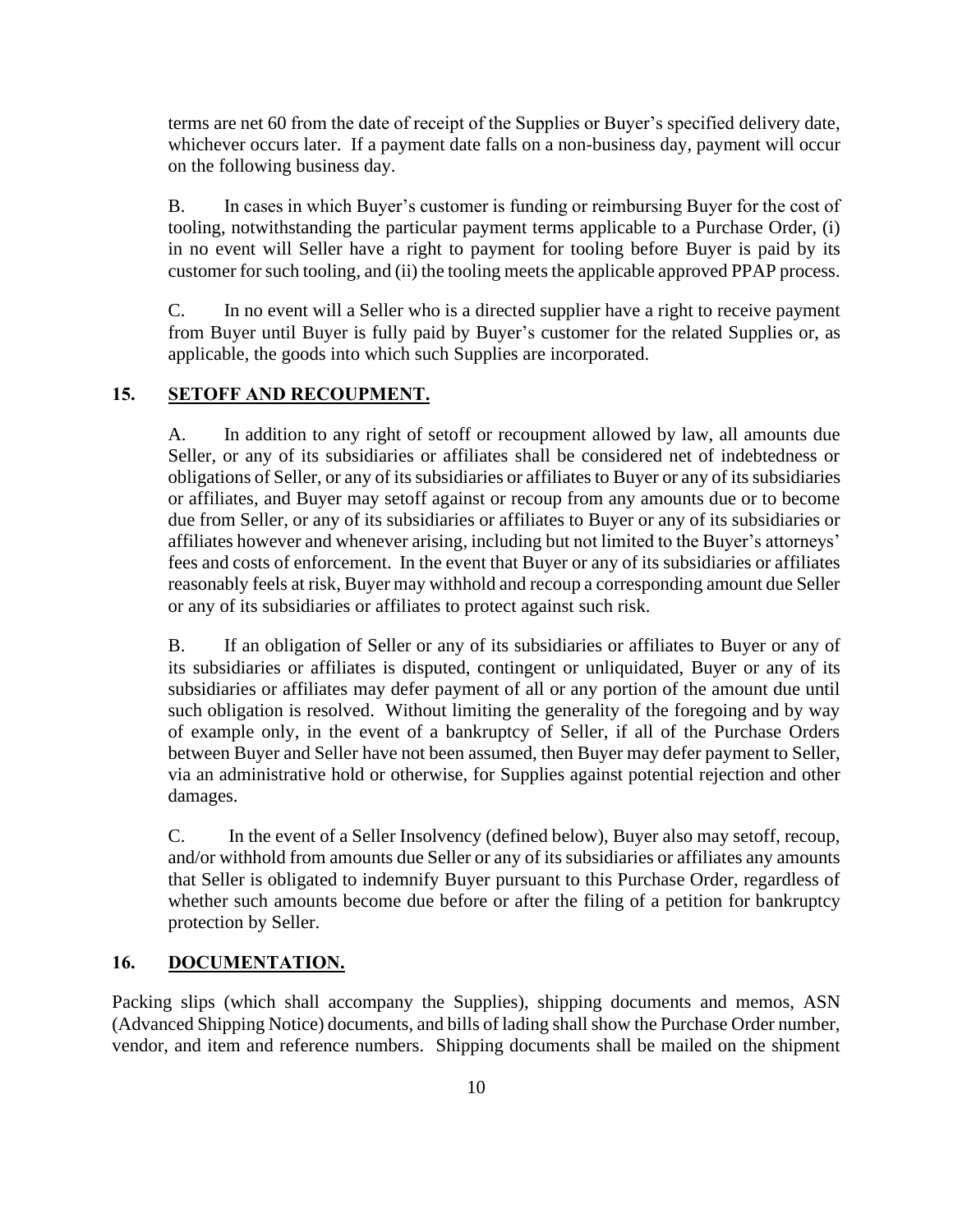date and must include the ASN, SID, Bill of Lading or Packing Slip numbers relating to each shipment. Value of the Supplies shall not be declared on shipments F.O.B. point of origin. For each international shipment, Seller shall include a customs valuation invoice (using the value set forth in the Purchase Order), with a master packing slip and shall furnish all other required export/import documents. Export and trade credits shall belong to Buyer. Seller shall furnish (i) all documents required to obtain export credits and customs drawbacks; (ii) certificates of origin of the materials and Supplies provided and the value added in each country; (iii) all NAFTA, AALA and other related documents; (iv) all required export licenses or authorizations; and (v) any other documents requested by Buyer or any of its customers. Seller warrants that the contents of such documents shall be true and accurate. Seller shall indemnify Buyer for any damages, including but not limited to duties, interest and penalties, arising from a false or inaccurate statement.

## **17. TRANSPORTATION.**

The Supplies provided by Seller shall be properly packed, marked, loaded and shipped as required by this Purchase Order and by the transporting carrier. Unless Buyer instructs otherwise, the Supplies shall be shipped FOB Buyer's location (DDP according to Incoterms 2010), and shall be shipped in a manner that permits the lowest transportation rates to apply and adequately protects the quality of the Supplies. Seller shall reimburse Buyer for all expenses, including damage to the Supplies, incurred due to improper packing, marking, loading or routing. The risk of loss or damage in transit shall be upon Seller, except where shipment is by Buyer's vehicle, in which case the risk of loss or damage shall pass to Buyer upon completion of loading. Upon submission of proper invoices, Buyer shall process such invoices for payment. All cash discounts shall be computed from the date of receipt by Buyer of a final invoice or receipt of the Supplies, whichever occurs later. Cash discounts shall be based on the full amount of invoice, less freight charges and taxes if itemized separately on the invoice.

## <span id="page-10-0"></span>**18. TECHNOLOGY AND LICENSES.**

A. All Supplies, including, but not limited to, any idea, invention, concept, design, prototype, product configuration, process, technique, procedure, system, plan, model, program, software or code, data, specification, drawings, diagram, flow chart, documentation, or the like that are created in the course of performing any Purchase Order and any associated intellectual property rights therein are the sole and exclusive property of Buyer. Seller agrees that all works of authorship created by Seller in connection with each Purchase Order are "works made for hire" on behalf of Buyer as that term is used in connection with the U.S. Copyright Act. The term "intellectual property" as used herein means all patents, patent applications, patentable subject matter, copyrights, copyrightable subject matter, work of authorship, derivative works, trademark, trade name, trade dress, trade secrets, know-how, and any other subject matter, material, or information that is considered by Buyer to be proprietary or confidential and/or that otherwise qualifies for protection under any law providing or creating intellectual property rights, including the Uniform Trade Secrets Act.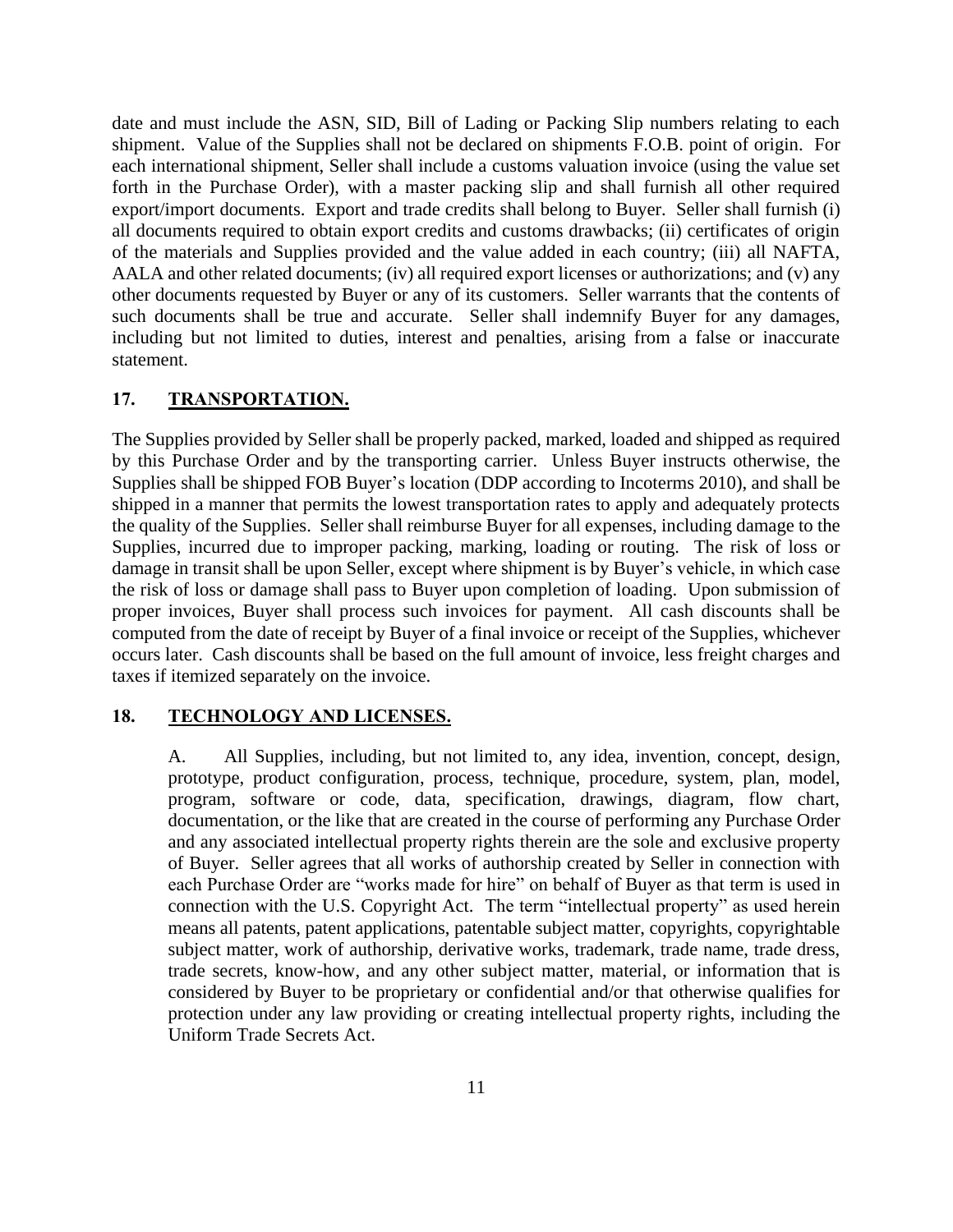B. Seller hereby assigns to Buyer ownership of all right, title, and interest in the Supplies and any associated intellectual property created therein, and further agrees to cooperate with Buyer and to assist in the preparation and execution of all documents relating to any effort by or on behalf of Buyer to apply for, obtain, maintain, transfer, or enforce any intellectual property right related to the Supplies at the request and expense of Buyer.

C. Seller expressly warrants that the Supplies shall not incorporate any intellectual property (including copyright, patent, trade secret, mask work, or trademark rights) of any third party, and further agrees that Seller shall not disclose to Buyer any confidential information, including any trade secrets, of any third party.

D. Seller grants to Buyer an irrevocable, non-exclusive, royalty-free, worldwide license with the right to grant sublicenses to affiliates to use any technical information, know how, copyrights, and patents, or other intellectual property owned or controlled by Seller or its affiliates to make, have made, use, sell, and import any Supplies provided by Seller under a Purchase Order. Such license shall be effective from the first delivery under a Purchase Order.

E. Seller expressly warrants that all Supplies will not and do not infringe any patent, trademark, copyright or other intellectual property of any third party. Seller (i) agrees to defend, hold harmless and indemnify Buyer and its customers against all claims, demands, losses, suits, damages, liability and expenses (including actual fees for attorneys, experts and consultants, settlement costs and judgments) arising out of any suit, claim or action for actual or alleged direct or contributory infringement of, or inducement to infringe, any United States or foreign patent, trademark, copyright or other proprietary right by reason of the manufacture, use or sale of the Supplies, including infringement arising out of compliance with specifications furnished by Buyer or for actual or alleged misuse or misappropriation of a trade secret resulting directly or indirectly from Seller's actions; and (ii) waives any claim against Buyer and its customers, including any hold-harmless or similar claim, whether known or unknown, contingent or latent, in any way related to a claim asserted against Seller or Buyer for infringement of any patent, trademark, copyright or other proprietary right, including claims arising out of compliance with specifications furnished by Buyer.

F. Seller shall ensure that any subcontractors to Seller have contracts with Seller in writing consistent with the terms of this Section [18](#page-10-0) to ensure that the protections required by Buyer from Seller are also received from subcontractors for the benefit of Buyer and Seller.

# **19. CONFIDENTIALITY.**

A. Seller acknowledges and agrees that it will be obligated to maintain the secrecy and confidentiality of all information disclosed by Buyer to Seller during the course of work under any Purchase Order ("Confidential Information"), including, but not limited to, any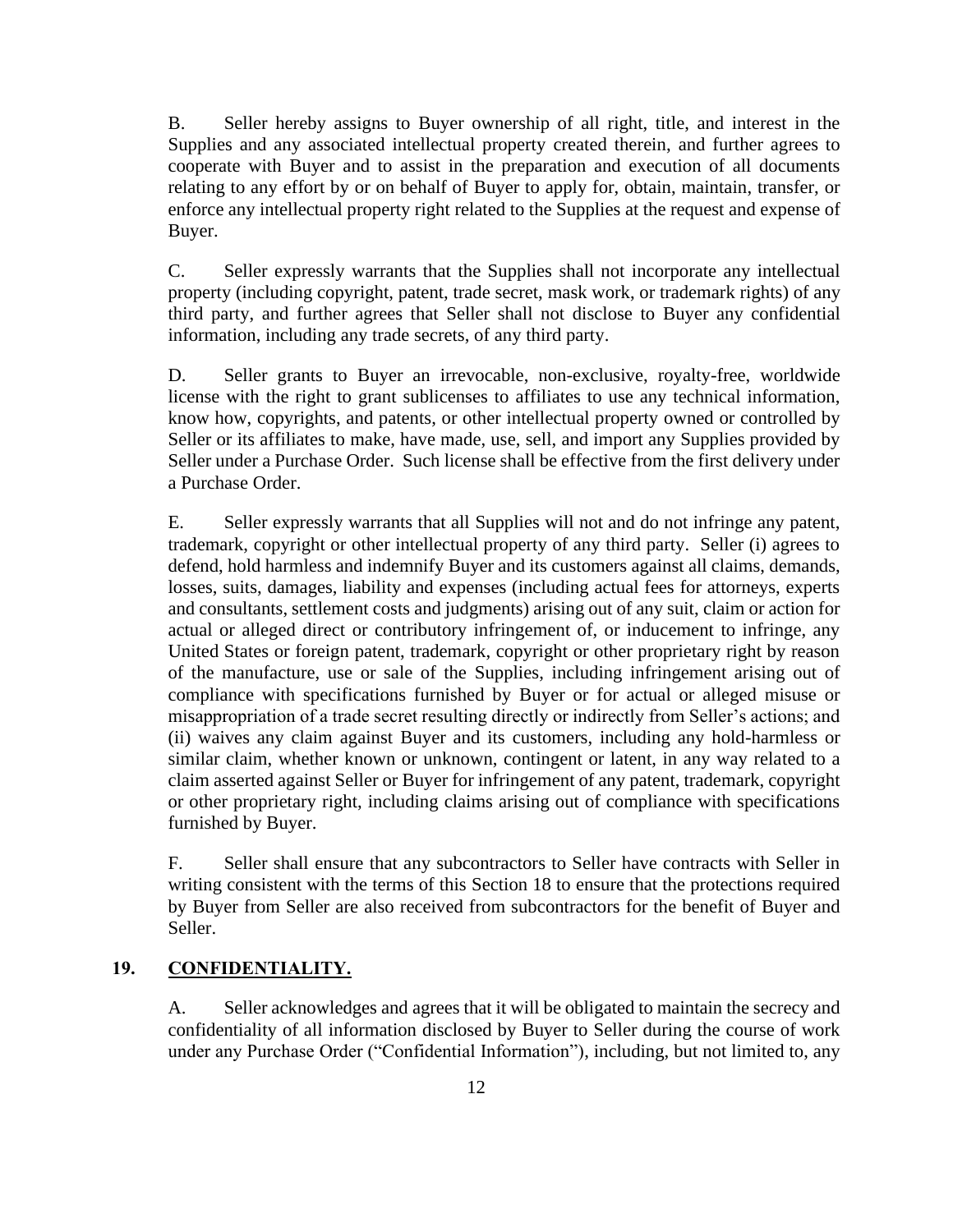information regarding Buyer or its business or its customers, the existence and terms of any Request for Quotation or Purchase Order, and any drawings, specifications, or other documents prepared by either party in connection with any Request for Quotation or Purchase Order, and the features of all parts, equipment, tools, gauges, patterns, and other items furnished or disclosed to Seller by Buyer. Seller agrees that it will not disclose Confidential Information to or use Confidential Information with or for the benefit of itself or any third party without prior written authorization from Buyer. Seller also agrees to adopt measures to protect the secrecy and confidentiality of Confidential Information that are reasonable under the circumstances. Notwithstanding the foregoing, Seller may disclose portions of the Confidential Information to third parties if it is required for Seller to fulfill its obligations under a Purchase Order and if such third parties have agreed to conditions of confidentiality at least as stringent as those contained herein. Confidential Information shall not include any information that (a) was in the possession of Seller before receipt from Buyer; (b) is or becomes available to the public through no fault of Seller; or (c) is received by Seller in good faith from a third party having no duty of confidentiality to Buyer.

B. The obligations of Seller with respect to Confidential Information shall remain in effect during the time that any Confidential Information is considered by Buyer to be secret or confidential or otherwise qualify for protection under the Uniform Trade Secrets Act. At the request of Buyer, Seller will return to Buyer all materials (in any form) that include, incorporate, or otherwise contain Confidential Information of Buyer.

C. Unless otherwise agreed in a Signed Writing, all information provided by Seller to Buyer in connection with each Purchase Order shall be disclosed on a non-confidential basis, and Buyer shall have no duty to maintain the secrecy or confidentiality of such information.

D. Seller shall not sell or dispose of, as scrap or otherwise, any completed or partially completed or defective Supplies manufactured hereunder without defacing or rendering them unsuitable for use.

E. The protections for Confidential Information under this Purchase Order shall be in addition to any protections to which Buyer is entitled under any separate nondisclosure and/or confidentiality agreement.

## <span id="page-12-0"></span>**20. CHANGES.**

A. Buyer reserves the right at any time to direct changes, or cause Seller to make changes, to the Supplies under any Purchase Order including, but not limited to, changes in the design (including drawings and specifications), processing, methods of packaging and shipping and the date or place of delivery of the Supplies covered by the Purchase Order or to otherwise change the scope of the work covered by the Purchase Order including work with respect to such matters as inspection, testing or quality control, and Seller agrees to promptly make such changes. Any such changes shall be deemed not to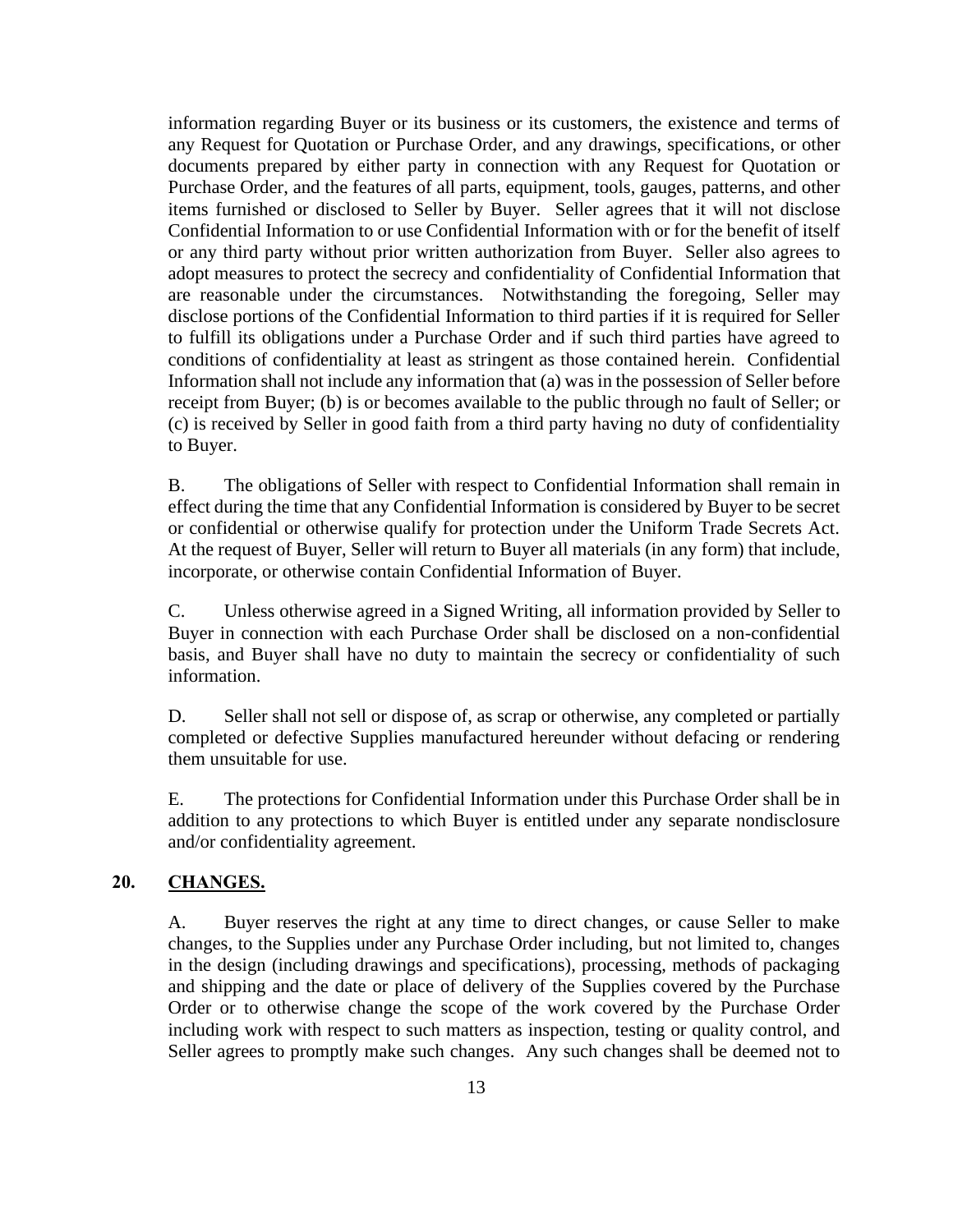affect the time for performance or cost under the Purchase Order unless (i) Seller provides Buyer with written notice of a claim for adjustment to time for performance or cost within ten (10) days after Buyer's notice to Seller of the change and (ii) after auditing such claim, Buyer determines that an adjustment (up or down) is appropriate. Any such claim by Seller for adjustment to time for performance or cost under a Purchase Order must be solely and directly the result of the change directed by Buyer and any notice of such claim shall be effective only if accompanied by all relevant information sufficient for Buyer to verify such claim. In addition, Buyer shall have the right to audit all relevant records, facilities, work or materials of Seller to verify any claim. Seller shall consider and advise Buyer of the impact of a design change on the system in which the Supplies covered by the Purchase Order are used. Nothing in this Section [20](#page-12-0) shall excuse Seller from performing under the Purchase Order as changed pending resolution of any claim by Seller for adjustment to time or cost.

B. Without the prior approval of Buyer on the face of a Purchase Order amendment or in a Signed Writing, Seller shall not make any changes to any Purchase Order or the Supplies covered by the Purchase Order, including, without limitation, changing (i) any third party supplier to Seller of services, raw materials or goods used by Seller in connection with its performance under the Purchase Order, (ii) the facility from which Seller or such supplier operates, (iii) the price of any of the Supplies covered by the Purchase Order, (iv) the nature, type or quality of any services, raw materials or goods used by Seller or its suppliers in connection with the Purchase Order; (v) the fit, form, function, appearance, performance of any Supplies covered by the Purchase Order; or (vi) the production method, or any process or software used in the production or provision of any Supplies under the Purchase Order. All Supplies which are changed must go through the PPAP approval process before they can be accepted by Buyer. Any changes by Seller to any Purchase Order or the Supplies covered by the Purchase Order without the prior approval by Buyer on the face of a Purchase Order amendment or in a Signed Writing shall constitute a breach of the Purchase Order.

## **21. TOOLING; CAPITAL EQUIPMENT – PROPERTY OF BUYER.**

A. The right, title and interest to all supplies, materials, tools, jigs, dies, gauges, fixtures, molds, patterns, equipment, designs, drawings, specifications, spare parts, trial parts, ancillary products, items owned by Buyer and other items furnished by Buyer or its customers to Seller for use in manufacturing Supplies, or for which Seller is reimbursed by Buyer or its customers ("Buyer's Property"), shall be and remain the property of Buyer and/or its customers. Seller shall bear the risk of loss of and damage to such Buyer's Property. Seller will: (i) properly house and maintain the Buyer's Property on Seller's premises; (ii) not use the Buyer's Property for any purpose other than for performance under the Purchase Order; (iii) prominently mark the Buyer's Property as property of Buyer; (iv) refrain from commingling the Buyer's Property with the property of Seller or with that of a third party; (v) adequately insure the Buyer's Property against loss or damage, including but not limited to maintaining full fire and extended coverage insurance for replacement value and naming Buyer as an additional insured; (vi) take reasonable steps to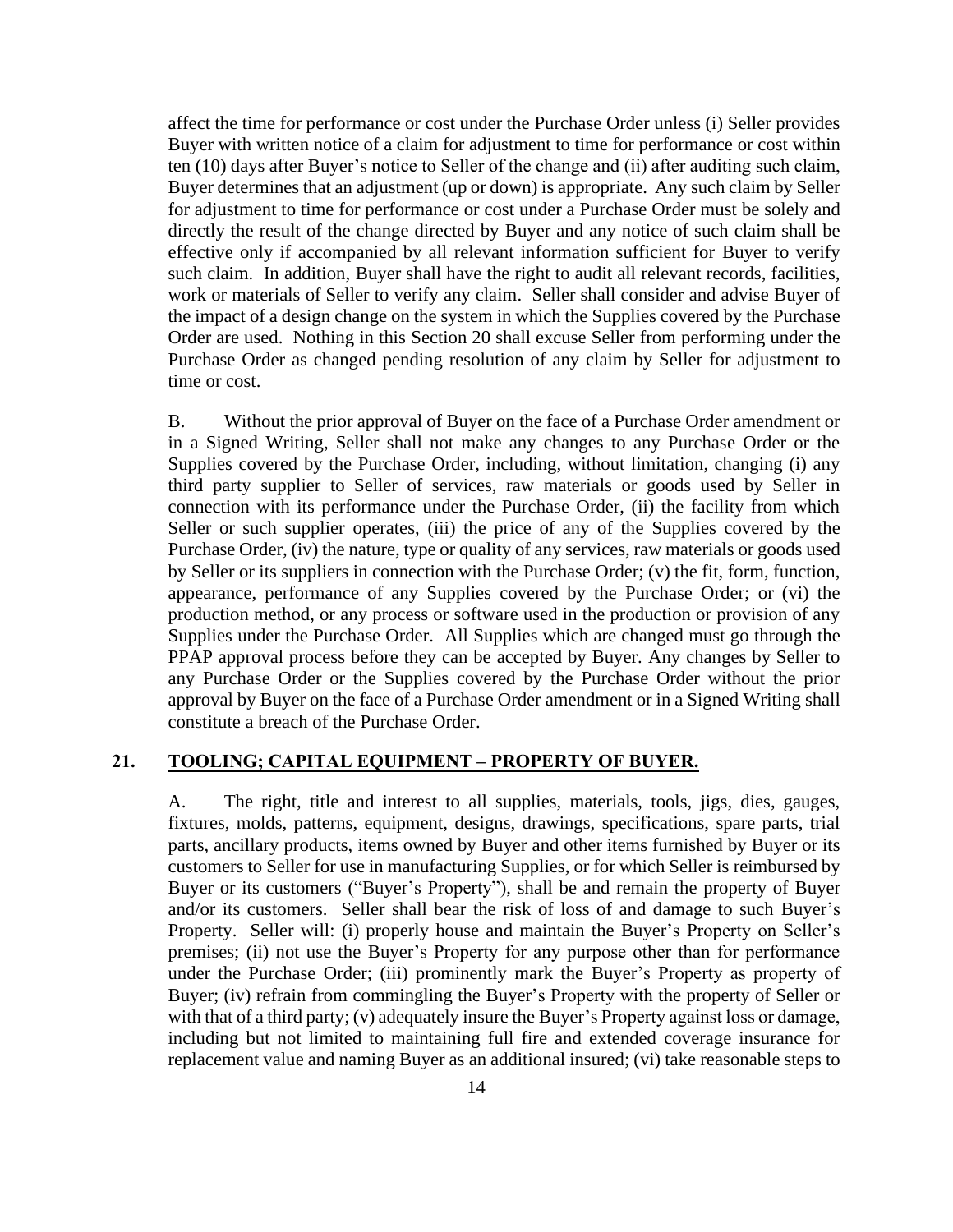ensure that the Buyer's Property does not become subject to any liens or other claims; and (vii) not move the Buyer's Property to another location whether owned by Seller or a third party, without the prior written consent of Buyer.

B. Upon written request, Seller, at its expense, shall immediately deliver the Buyer's Property at Buyer's option FOB carrier at Seller's facility (Ex Works Loaded according to Incoterms 2010) or FOB Buyer's premises (CIF Buyer Plant/Delivered Buyer Plant according to Incoterms 2010), and properly packed and marked in accordance with the requirements of the carrier and Buyer. Seller will cooperate with Buyer's removal of the Buyer's Property from Seller's premises, regardless of any actual or potential claims between Seller and Buyer, financial or otherwise. Buyer will have the right to enter Seller's premises at reasonable times to inspect the Buyer's Property and Seller's records pertaining thereto or to remove any of Buyer's Property.

C. Seller expressly waives and releases, and agrees not to file or otherwise assert or prosecute or suffer to permit any statutory, equitable or other liens, including but not limited to equitable or other liens, including but not limited to any molder liens, tool liens, builder liens and the like, that Seller has or might have on or in connection with the Buyer's Property for all work, including but not limited to, designing, manufacturing, improving, maintaining, servicing, using, assembling, fabricating or developing the Buyer's Property.

D. Seller hereby agrees to indemnify, defend and hold harmless Buyer from and against any loss, liabilities, costs, expenses, suits, actions, claims and all other obligations and proceedings, including without limitation all attorney's fees and all other costs of litigation that are in any way related to releasing, terminating or otherwise removing all such liens placed on the Buyer's Property. Seller will assign to Buyer any claims Seller has against third parties with respect to Buyer's Property. Seller shall assume all risk of death or injury to persons or damage to property arising from use of the Buyer's Property.

E. Unless otherwise agreed to in writing by Buyer, Seller at its own expense shall keep the Buyer's Property in good condition and repair, including repair necessitated by wear and tear and other usage by Seller. In the event that it becomes necessary, as determined by either Buyer or Seller, to replace the Buyer's Property due to normal use by the Seller, or otherwise, said replacement of Buyer's Property shall be at the sole expense of the Seller and said replacement Buyer's Property shall remain the property of the Buyer. Seller will pay personal property taxes for all Buyer's Property in Seller's possession or under Seller's control.

F. Seller shall not dispose of Buyer's Property without written approval from an authorized representative of Buyer's purchasing department.

G. Buyer does not guarantee the accuracy of any Buyer's Property or the availability or suitability of any supplies or material furnished by it. Seller assumes sole responsibility for inspecting, testing and approving all Buyer's Property or other materials supplied by Buyer prior to any use by Seller. Seller agrees that it will comply with obligations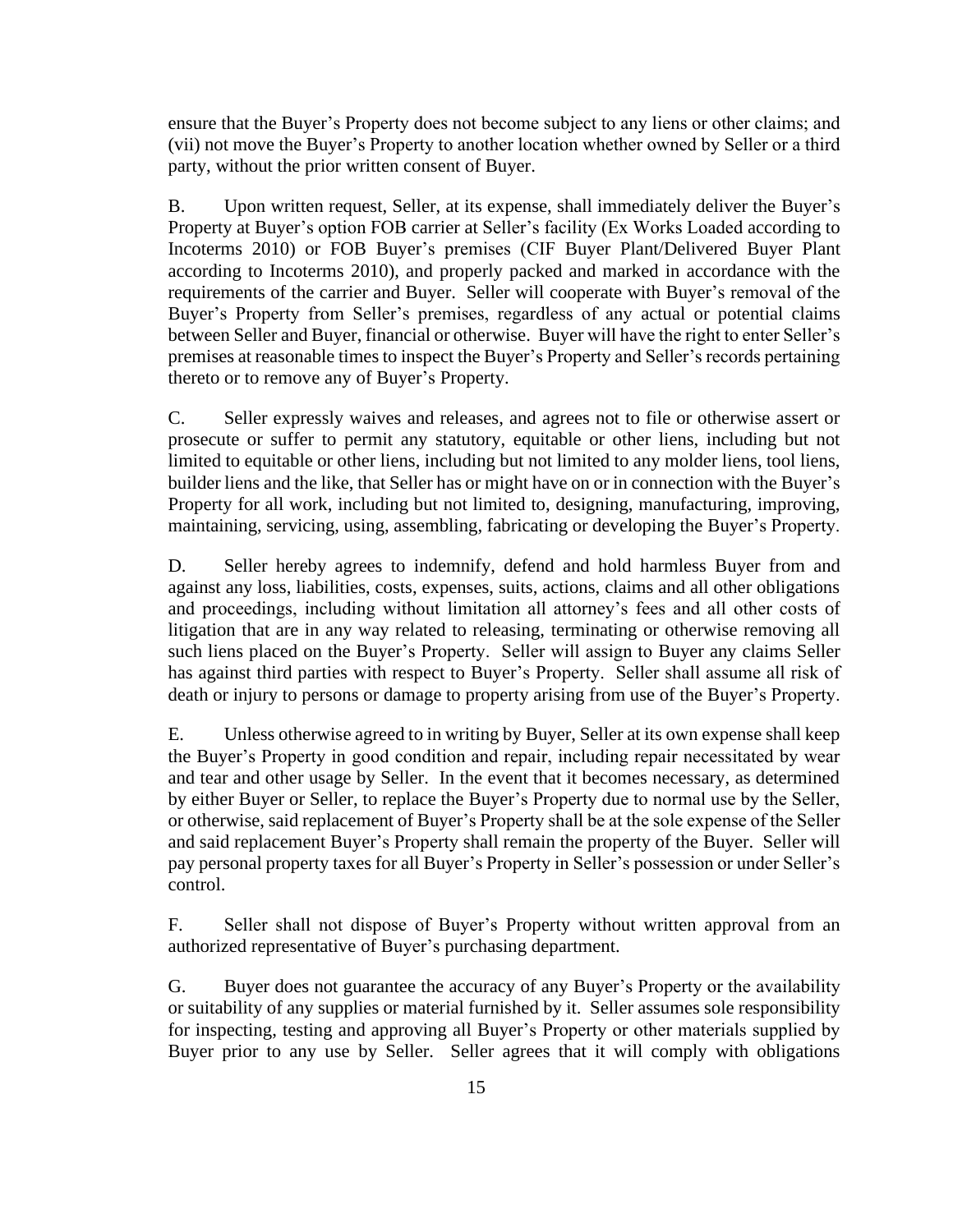hereunder to release Buyer's Property not withstanding any offsetting claim that it may have against Buyer.

H. Seller acknowledges and agrees that: (i) Buyer may not be the manufacturer of the Buyer's Property nor the manufacturer's agent nor a dealer therein; (ii) Buyer is bailing the Buyer's Property to Seller for Seller's benefit; and (iii) Seller has inspected the Buyer's Property and is satisfied that the Buyer's Property is suitable and fit for its purposes, and (iv) BUYER HAS NOT MADE AND DOES NOT MAKE ANY WARRANTY OR REPRESENTATION WHATSOEVER, EITHER EXPRESS OF IMPLIED, AS TO THE FITNESS, CONDITION, MERCHANTABILITY, DESIGN OR OPERATION OF THE BUYER'S PROPERTY OR ITS FITNESS FOR ANY PARTICULAR PURPOSE. Buyer shall not be liable to Seller for any loss, damage, injury or expense of any kind or nature caused, directly or indirectly, by the Buyer's Property, including, without limitation, its use or maintenance, or its repair, service or adjustment, or by any interruption of service or for any loss of business whatsoever or howsoever caused, including, without limitation, any anticipatory damages, loss of profits or any other indirect, special or consequential damages.

I. Seller authorizes Buyer to file a UCC-1 financing statement or similar document with the appropriate filing authority to give notice of Buyer's ownership interest in the Buyer's Property. Failure to file a financing statement will not alter or amend Buyer's ownership rights to the Buyer's Property. Seller shall provide Buyer, upon Buyer's request, with a written inventory of all Buyer's Property.

### **22. TOOLING; CAPITAL EQUIPMENT – PROPERTY OF SELLER.**

A. To the extent that Seller is not reimbursed for tooling, equipment, jigs, dies, gauges, fixtures, molds and other items necessary for the production of the Supplies, such items shall be the property of Seller ("Seller's Property"). Seller, at its expense, shall furnish Seller's Property and shall maintain it in a condition that ensures continued production of the Supplies, and shall replace it when necessary.

B. Seller shall insure Seller's Property with full fire and extended coverage for its replacement value.

C. For Seller's Property which is used for the production of Supplies hereunder, Seller grants Buyer an irrevocable option to take possession of and operate Seller's Property to produce the Supplies, and to purchase Seller's Property at its net book value less any amounts that Buyer may have paid to Seller for the cost of such items. This option is not applicable, however, if Seller's Property is used to produce a reasonable quantity of products for customers other than Buyer. Seller shall not dispose of Seller's Property used for the production of Supplies hereunder without the written consent of Buyer and without having offered Buyer an opportunity to exercise the option granted to Buyer hereunder.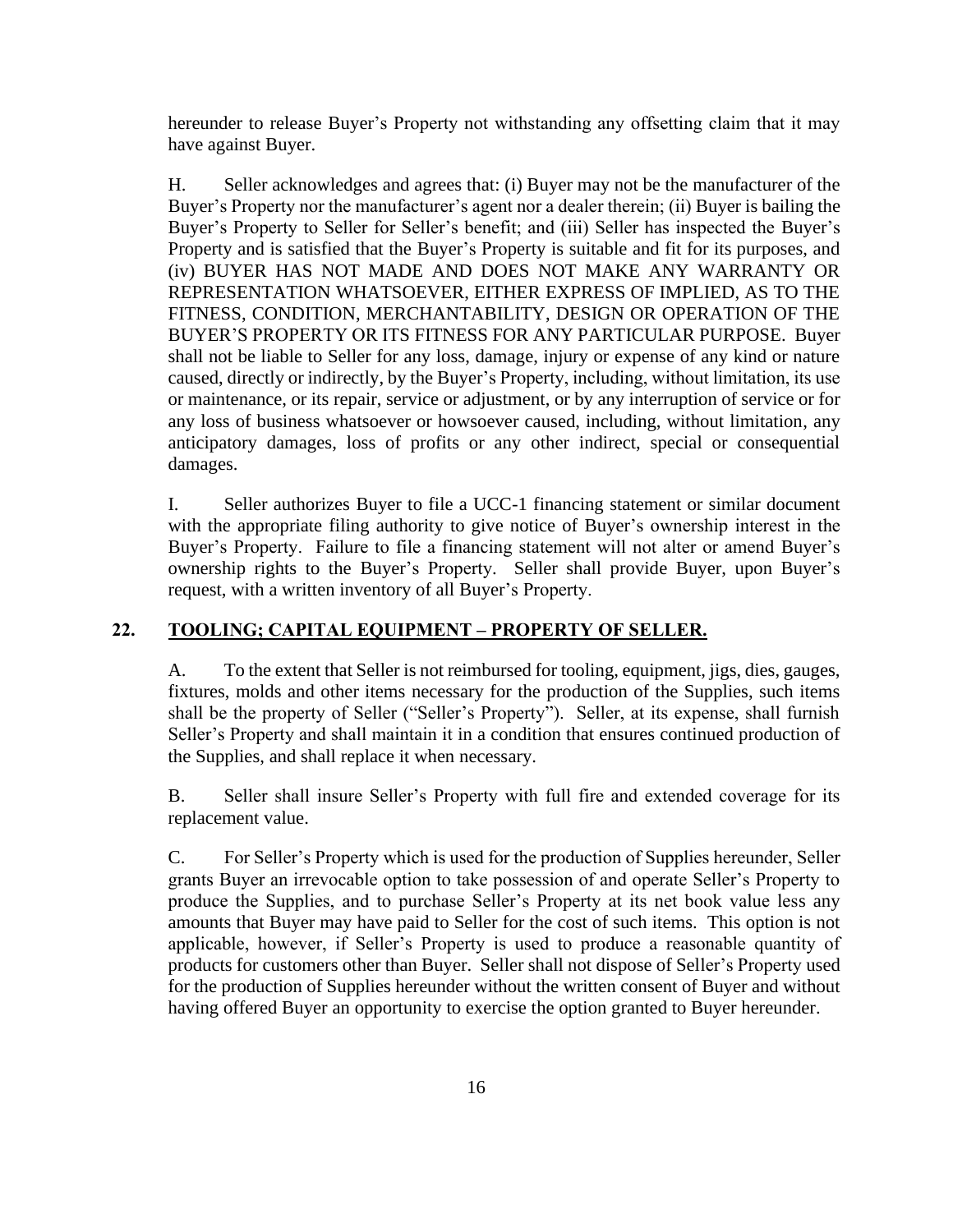D. If Buyer exercises its option to purchase Seller's Property hereunder, Seller shall obtain for Buyer any waivers, releases or approvals from any financing sources necessary for Buyer to exercise the rights granted hereunder.

# **23. US C-TPAT (U.S. CUSTOMS SERVICE'S CUSTOMS TRADE PARTNERSHIP AGAINST TERRORISM).**

For Seller's Supplies to be imported in the United States, Seller shall accept, implement and comply with all applicable recommendations or requirements of the United States Customs and Board Protection Service's Customs Trade Partnership Against Terrorism ("C-TPAT") initiative (https://www.cbp.gov/border-security/ports-entry/cargo-security/ctpat). At Buyer's or the Customs and Board Protection Service's request, Seller shall certify in writing its acceptance, implementation and compliance with the C-TPAT and any accompanying recommendation and guidelines. Seller shall indemnify and hold Buyer harmless from and against any liability, claims, demands or expenses (including attorney's or other professional fees) arising from or relating to Seller's not accepting, implementing or complying with C-TPAT.

# **24. FAIR LABOR STANDARDS.**

Seller hereby agrees to comply with all applicable requirements of Sections 6.7 and 12 of the Fair Labor Standards Act, 29 USC §§ 201 et seq. in the performance of work under any Purchase Order, and with all applicable regulations and orders issued under Section 14 thereof.

# **25. FEDERAL ACQUISITION REGULATION FLOWDOWN.**

If this Purchase Order is issued in support of a U.S. Government prime contract or subcontract, the flow down Federal Acquisition Regulation ("FAR") clauses and any applicable agency supplements thereto, as applicable, are incorporated herein by reference. Without limiting the generality of the foregoing, Seller shall comply with the following clauses relating to contracts with the U.S. Government: (i) the Equal Opportunity clause, 41 CFR 60-1.4; (ii) the Affirmative Action for Disabled Veterans & Veterans of the Vietnam Era clause, 41 CFR 60-250.4; (iii) the Affirmative Action for Handicapped Workers clause, 41 CFR 60-741.4; (iv) Executive Order 13201; and (v) FAR regulations.

# **26. COMPLIANCE WITH LAWS; TOXIC SUBSTANCES; OSHA.**

A. Seller shall comply with all applicable laws, rules, regulations, orders, conventions, or standards enacted by the United States of America that regulate the manufacture, labeling, transportation, licensing, approval or certification of Products or Services, including but not limited to, those relating to environmental matters, data protection and privacy, wages, hours and conditions of employment, subcontractor selection, discrimination, occupational health/safety and motor vehicle safety, and each Purchase Order shall be deemed to incorporate by reference all the clauses required by the provisions of said laws, Purchase Orders, rules, regulations and ordinances. Among other things, Seller agrees to comply with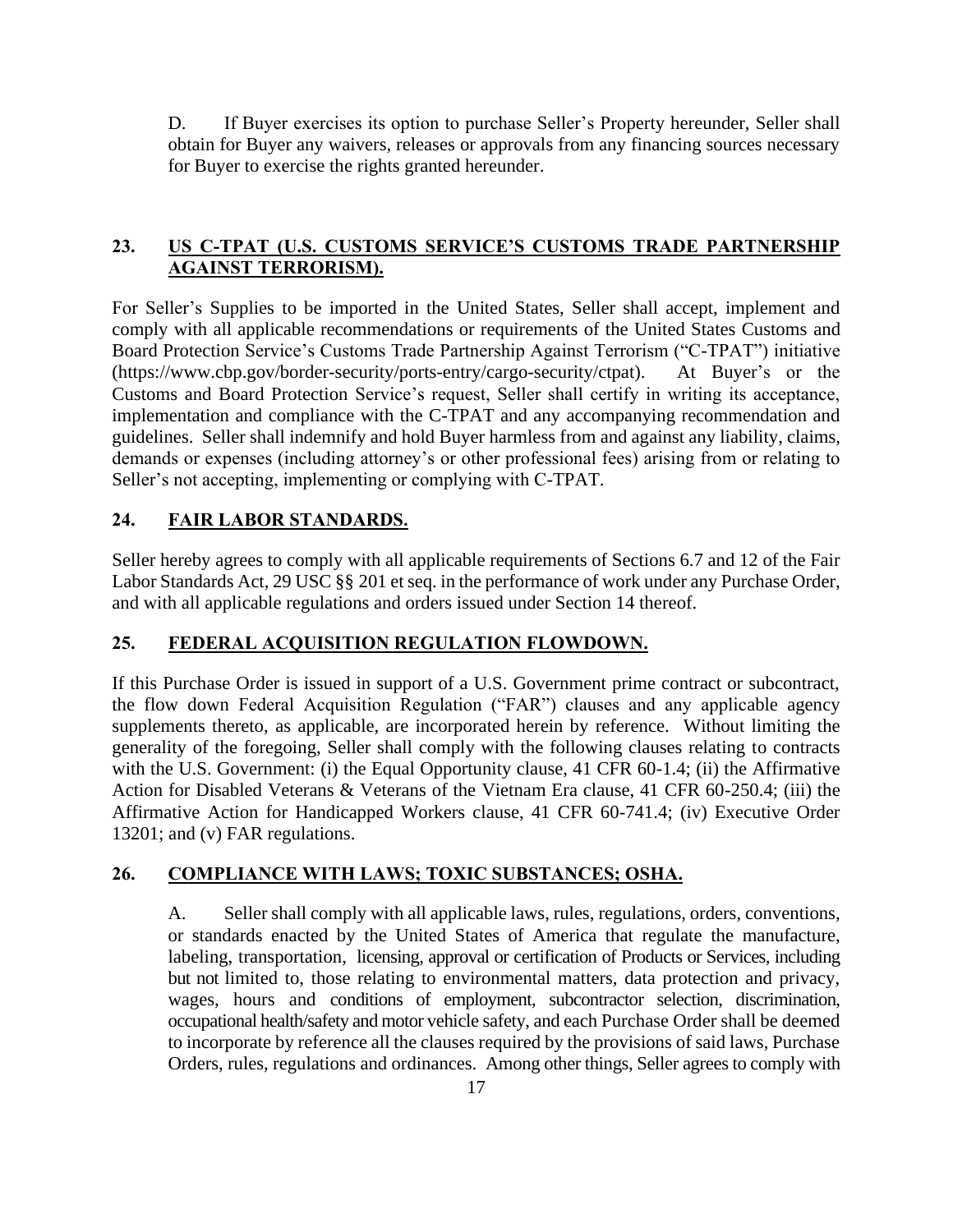the Occupational Safety & Health Act, 29 U.S.C. §§651 et seq. and the Toxic Substance Control Act, 15 U.S.C. §§2601 et seq.

B. All purchased materials used in manufacture of the Supplies shall satisfy current governmental and safety constraints on restricted, toxic and hazardous materials as well as environmental, electrical and electromagnetic considerations applicable to the country of manufacture and sale. Prior to shipment, Seller will furnish applicable Material Safety Data Sheets as well as information on the safe use and hazards associated with use of the Supplies. Seller must be in compliance with ISO14001, IATF 16949 and ELV or their successors, as amended from time to time. Seller further represents and warrants that neither it nor any of its subcontractors will utilize child, slave, prisoner or any other form of forced or involuntary labor, or engage in corrupt business practices, in the supply of the Supplies under this Purchase Order. At Buyer's request, Seller shall certify in writing its compliance with the foregoing.

C. Seller shall indemnify and hold Buyer harmless from and against any liability claims, demands or expenses (including, without limitation, attorneys' or other professional fees) arising out of or in connection with Seller's non-compliance with the provisions of this Section 26.

## **27. INSURANCE.**

In addition to all other insurance coverage required by applicable law, Seller shall maintain insurance, at its own expense, in amounts acceptable to Buyer and that such insurance will adequately protect Buyer against all damages, liabilities, claims, losses and expenses (including attorney's fees). In particular, Seller shall provide workers' compensation, automobile and comprehensive general liability insurance, including coverage for contractual liability, products liability and completed operations, in the following amounts and coverages: (a) General liability insurance with limits of \$1 million per occurrence and \$2 million general aggregate; (b) Employment practices liability insurance with a limit of no less than \$1m; (c) Commercial automobile liability with limits no less than a \$1 million, combined single limit; (d) Workers' compensation insurance in the statutory amount / with Employers Liability limits of \$1 million; and (e) Excess/umbrella coverage of \$5 million per occurrence applying over the primary commercial general liability, auto liability, and employer's liability coverages. Seller agrees that such insurance will adequately protect Buyer against such damages, liabilities, claims, losses and expenses (including attorney's fees). Seller agrees to submit certificates of insurance, evidencing its insurance coverage when requested by Buyer. Seller will name Buyer as an additional insured on all policies specified above, indicating Sellers policies shall be primary and not contributory with any coverage carried by Buyer, with the exception of workers' compensation insurance policies.

#### **28. INDEMNIFICATION.**

A. Seller shall indemnify and hold harmless Buyer and its affiliated companies, their directors, officers, employees, invitees, agents and customers ("Indemnitees") from and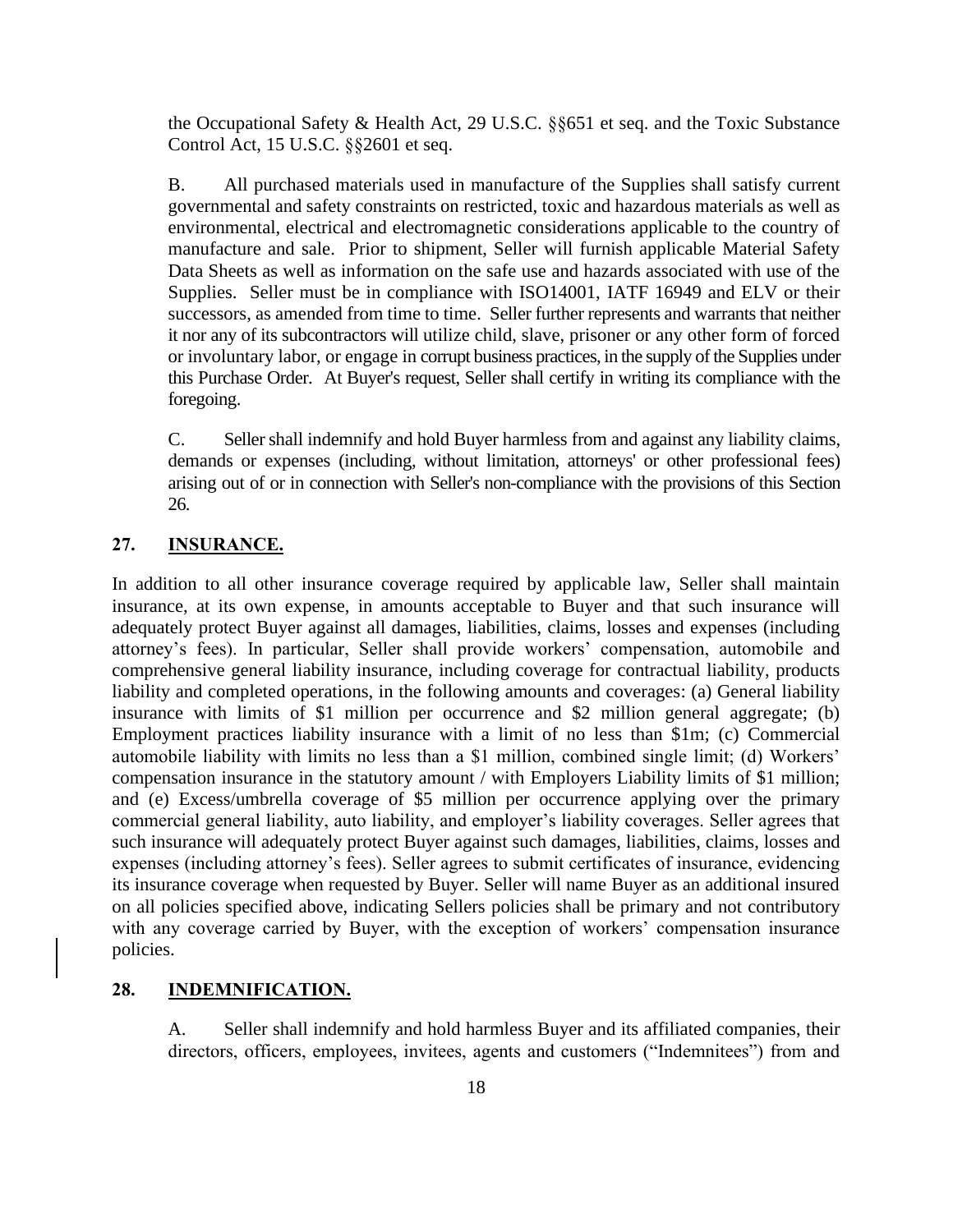against all liability, demands, claims, losses, costs, actions, judgments, fines, penalties, damages and expenses, including reasonable attorney's fees (collectively, "Liabilities") incurred by Indemnitees by reason of or on account of any breach of this Purchase Order, warranty claims, product recall claims, product liability claims, injuries to persons, including death, or damage to property caused by Seller, its employees, agents, subcontractors, or in any way attributable to the performance of Seller, its employees, agents, or invitees; provided, however, that Seller's obligation to indemnify Buyer shall not apply to any Liabilities solely arising from Buyer's negligence. Seller waives the application of the doctrine of comparative negligence and other doctrines that may otherwise allocate the liability covered by Seller's indemnity. This indemnification obligation shall be in addition to Seller's warranty obligations.

B. Within a reasonable time of becoming aware of any actual or potential Liabilities, Buyer shall notify Seller. Seller, at Buyer's option and at Seller's expense, will undertake defense of such actual or potential Liabilities through counsel approved by Buyer. Provided, however, that Seller shall first obtain authorization from Buyer before settlement is made of the actual or potential Liabilities if the terms of such settlement could materially adversely affect Buyer, including any term which admits the existence of a defect in Supplies or a failure of Buyer to fully and faithfully perform its obligations. In the alternative, Buyer may elect to undertake defense of such Liabilities to the extent it is asserted against Buyer, and Seller shall reimburse Buyer on a monthly basis for all expenses, attorney fees, and other costs incurred by Buyer.

## **29. SELLER FINANCIAL AND OPERATIONAL CONDITION.**

A. Seller represents and warrants to Buyer as of the date of each Purchase Order (which representations and warranties shall be deemed repeated as of the date of Seller's acceptance of each Release under the Purchase Order and at the time of each delivery under the Purchase Order) that: (i) it is not insolvent and is paying all debts as they become due; (ii) that it is in compliance with all loan covenants and other obligations; (iii) all financial information provided by Seller to Buyer concerning Seller is true and accurate; (iv) such financial information fairly represents Seller's financial condition; and (v) all financial statements of Seller have been prepared in accordance with generally accepted accounting principles, uniformly and consistently applied.

B. Upon Buyer's request, Seller shall provide copies of its quarterly and/or annual financial statements. Seller shall permit Buyer and its representatives to review Seller's books and records concerning compliance with each Purchase Order and Seller's overall financial condition, and Seller also shall provide Buyer with full and complete access to all such books and records for such purpose. Seller agrees that, if Seller experiences any delivery or operational problems, Buyer may, but is not required to, designate a representative to be present in Seller's applicable facility to observe Seller's operations. Seller agrees that, if Buyer provides to Seller any accommodations (financial or other, including providing designated representatives as set forth above) that are necessary for Seller to fulfill its obligations under any Purchase Order, Seller shall reimburse Buyer for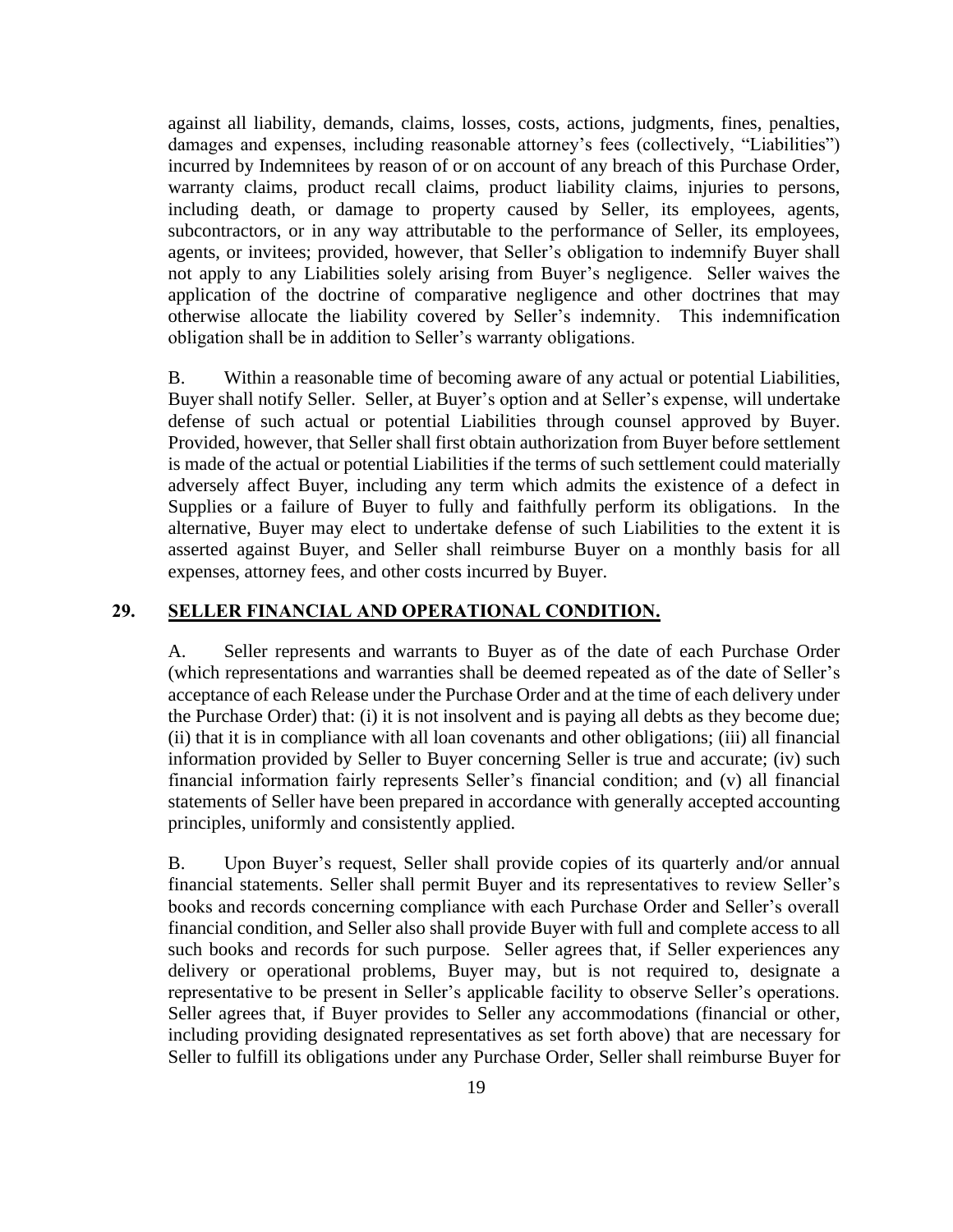all costs, including attorneys' and other professionals' fees, incurred by Buyer in connection with such accommodations and shall grant a right of access to Buyer to use Seller's premises, machinery, equipment and other property necessary for the production of Supplies covered by such Purchase Order (and a lien to secure the access right) under an access and security agreement. Additionally, Seller agrees to provide prompt written notice to Buyer of any impending or threatened insolvency of the Seller.

## **30. SELLER INSOLVENCY.**

Buyer may immediately terminate each Purchase Order without any liability of Buyer to Seller upon the occurrence of any of the following or any other similar or comparable event (each, a "Seller Insolvency"): (i) insolvency of Seller; (ii) Seller's inability to promptly provide Buyer with adequate and reasonable assurance of Seller's financial capability to perform timely any of Seller's obligations under any Purchase Order; (iii) filing of a voluntary petition in bankruptcy by Seller; (iv) filing of an involuntary petition in bankruptcy against Seller; (v) appointment of a receiver or trustee for Seller; or (vi) execution of an assignment for the benefit of creditors of Seller. Seller shall reimburse Buyer for all costs incurred by Buyer in connection with a Seller Insolvency, including, but not limited to, all attorneys' fees and other professional fees.

## **31. RIGHTS OF ENTRY, RECLAMATION, AND INSPECTION.**

Buyer shall have the right to enter Seller's facility during normal business hours or, in the event of a Seller shutdown, at reasonable times, to inspect the facility, Supplies, materials and any property of Buyer covered by each Purchase Order and, without the necessity of a Purchase Order, may enter upon Seller's property and remove property belonging to Buyer or any customer of Buyer, including, without limitation, Buyer's Property and other goods, inventory or Seller's Property that has been or is agreed to be sold to Buyer under the Purchase Order. Buyer's inspection of the Supplies, whether during manufacture, prior to delivery or within a reasonable time after delivery, shall not constitute acceptance of any work in process or finished Supplies.

## **32. AUDIT RIGHTS.**

Buyer and its customers shall have the right at any reasonable time to examine all relevant documents, records, materials, equipment, tooling and Supplies in the possession or under the control of Seller relating to any of Seller's obligations under this Purchase Order or any other Purchase Order. Seller agrees to reasonably cooperate in any such audit request by the Buyer. Seller shall maintain all relevant books and records relating to a Purchase Order for a period of five years after delivery of Supplies or completion of services hereunder.

### **33. TERMINATION FOR DEFAULT.**

Buyer reserves the right to terminate immediately all or any part of each Purchase Order, without any liability of Buyer to Seller, in the event of any default by Seller. The following are causes, among others, allowing Buyer to terminate the Purchase Order: (i) if Seller repudiates, breaches or threatens to breach any of the terms of the Purchase Order, including, without limitation, Seller's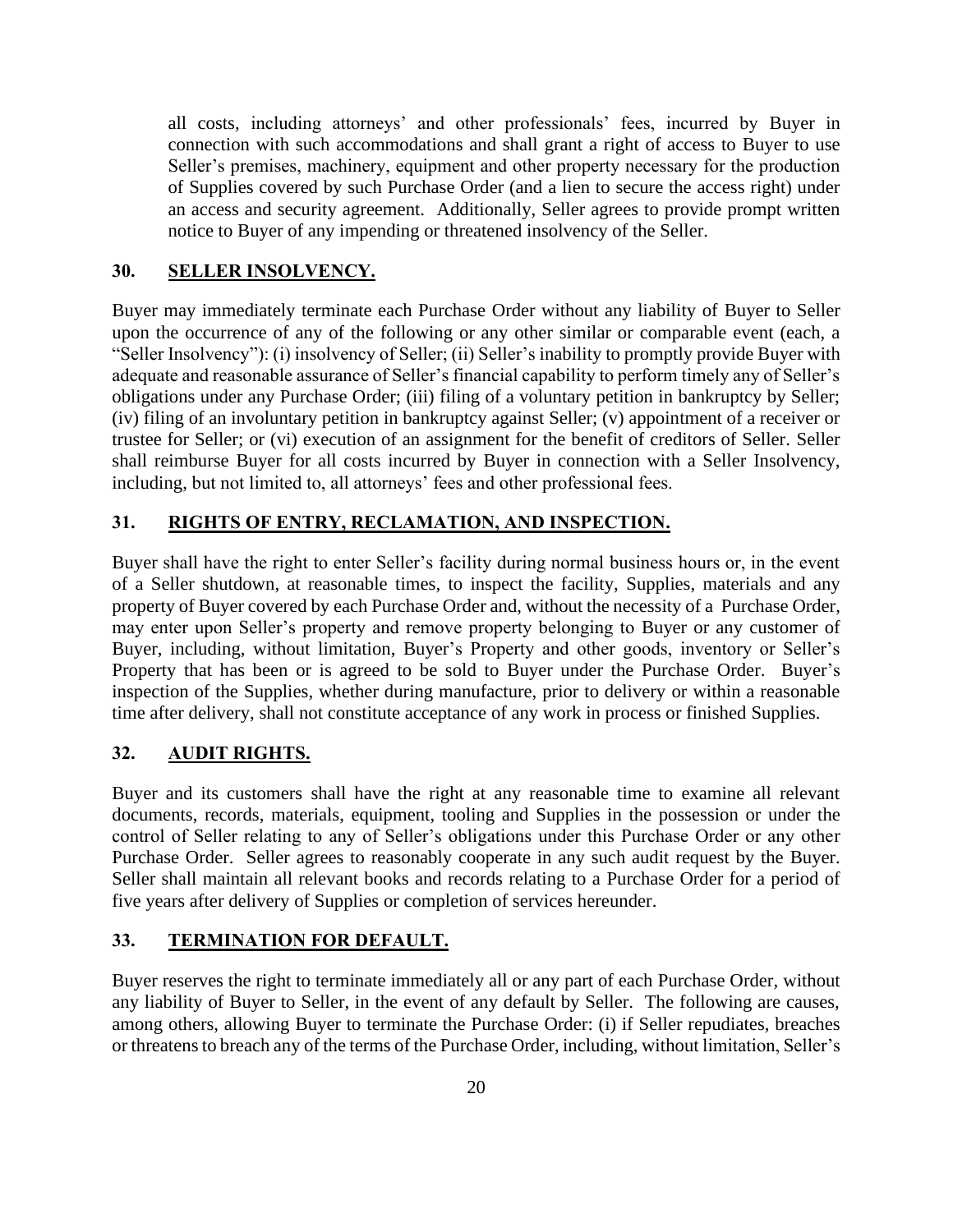warranties; (ii) if Seller fails to perform or deliver Supplies as specified by Buyer; (iii) if Seller fails to provide Buyer with adequate and reasonable assurance of Seller's ability to perform timely any of Seller's obligations under any Purchase Order, including, without limitation, delivery of Supplies; (iv) if Buyer terminates for breach any other Purchase Order issued by Buyer to Seller in accordance with the terms of such Purchase Order (whether or not such other Purchase Order is related to the Purchase Order); or (v) if Seller fails to remain competitive with respect to price, quality, delivery, technology, payment terms, or customer support. In the event of a termination for default, Buyer shall be entitled to recover from Seller, among other things, all costs incurred by Buyer in purchasing substitute Supplies from an alternative supplier.

### <span id="page-20-0"></span>**34. TERMINATION FOR CHANGE OF CONTROL.**

In addition to its other remedies, Buyer may, at its option, terminate this Purchase Order without any liability to Seller, except as specified in Section 36, for a change of control of Seller. A change of control of Seller includes: (a) the sale, lease or exchange of a substantial portion of Seller's assets used for the production of Supplies, or the entrance into an agreement by Seller regarding the same; (b) the sale or exchange of more than 20% of Seller's stock or other ownership interest (or of such other amount as would result in a change of control of Seller), or the entrance into an agreement regarding the same; or (c) the execution of a voting or other agreement providing a person or entity with control of Seller or control of more than 20% of Seller's stock or other ownership interest (or of such other amount as would result in a change of control of Seller). Seller shall notify Buyer promptly in writing in the event of the earlier of (i) the entrance into an agreement, or (ii) the occurrence of an event described above in this Section. In the event of a termination pursuant to this Section [34,](#page-20-0) Buyer shall give Seller written notice of the termination at least thirty (30) days prior to the effective termination date.

## **35. TERMINATION FOR CONVENIENCE.**

In addition to any other right of Buyer to terminate each Purchase Order, Buyer may at its option, immediately terminate all or any part of the Purchase Order at any time and for any reason by giving written notice to Seller.

### **36. TERMINATION CLAIMS.**

A. Upon receipt of notice of termination pursuant to Sections 33, 34, or 35, Seller, unless otherwise directed in writing by Buyer, shall (i) terminate immediately all work under the Purchase Order; (ii) transfer title and deliver to Buyer the usable and merchantable finished Supplies, work in process, and raw materials/components that Seller produced or acquired in accordance with firm Release amounts under the Purchase Order and which Seller cannot use in producing Supplies for itself or for others; (iii) settle all claims by subcontractors approved by Buyer on the face of a Purchase Order or Purchase Order amendment or in a Signed Writing, if any, for reasonable actual costs that are rendered unrecoverable by such termination; (iv) take actions reasonably necessary to protect property in Seller's possession in which Buyer has an interest; and (v) upon Buyer's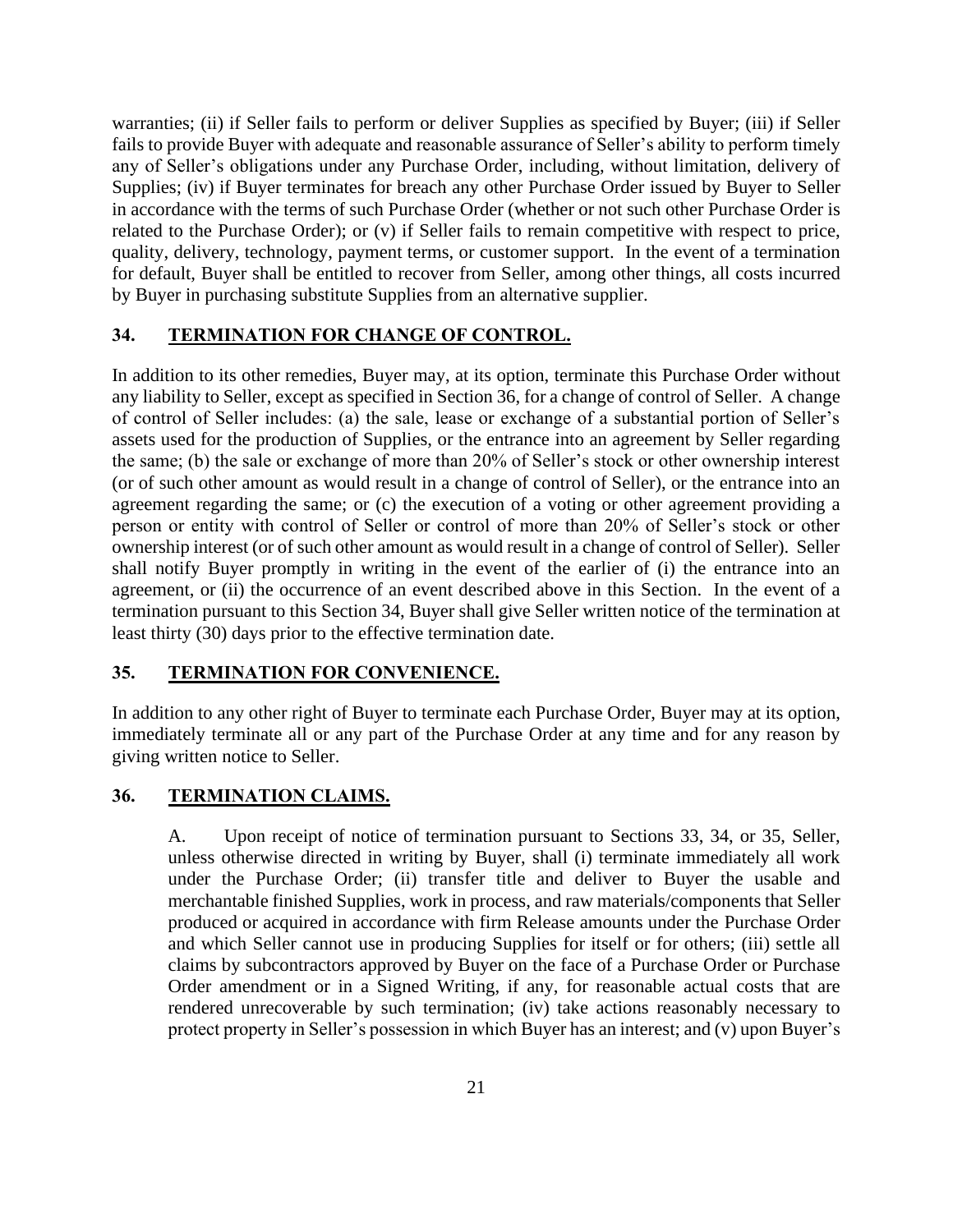request, cooperate with Buyer in effecting the resourcing of the Supplies covered by the Purchase Order to an alternative supplier designated by Buyer.

B. Upon termination of any Purchase Order by Buyer under Sections 34 or 35, Buyer shall pay to Seller the following amounts produced in accordance with firm Release amounts under the Purchase Order without duplication: (i) the Purchase Order price for all finished and completed Supplies that conform to the requirements of the Purchase Order and not previously paid for; (ii) Seller's reasonable actual cost of the usable and merchantable work in process and raw materials/components transferred to Buyer in accordance with subsection A hereof; (iii) Seller's reasonable actual cost of settling claims for the obligations Seller would have had to the subcontractors approved by Buyer on the face of a Purchase Order or Purchase Order amendment or in a Signed Writing in the absence of termination; and (iv) Seller's reasonable actual cost of carrying out its obligations under subsections  $A(iv)$  and  $A(v)$ .

C. Upon termination pursuant to Section 30, Seller shall not be entitled to any further payments by Buyer.

D. Except as expressly set forth in this Section 36, Buyer shall not be liable for and shall not be required to make payments to Seller, directly or on account of claims by Seller's subcontractors, for any other alleged losses or costs, whether denominated as loss of anticipated profit, unabsorbed overhead, interest on claims, product development and engineering costs, facilities and equipment rearrangement costs or rental, unamortized depreciation costs, ancillary exit charges (including, but not limited to, costs of riggers, warehousing, premium manufacturing costs, loading of trucks or other standard business procedures related to transitioning production to an alternative supplier), or general and administrative burden charges resulting from termination of the Purchase Order or otherwise. Notwithstanding anything to the contrary, Buyer's obligation to Seller upon termination shall not exceed the obligation Buyer would have had to Seller in the absence of termination.

E. Within thirty (30) days after the effective date of termination under Sections 34 or 35, Seller shall furnish to Buyer its termination claim, together with all supporting data which shall consist exclusively of the items of Buyer's obligation to Seller that are listed in this Purchase Order. Buyer may audit Seller's records before or after payment to verify amounts requested in Seller's termination claim.

## **37. TRANSITION OF SUPPLY.**

Upon the expiration or earlier termination of any Purchase Order for whatever reason, Seller agrees to take all actions necessary in order to ensure that there is no interruption in the supply of Supplies to Buyer. Among other things, Seller agrees to take such actions as may be reasonably required by Buyer to accomplish the transition from Seller to an alternative seller, including, without limitation the following: (a) Seller shall provide all notices necessary or desirable for Buyer to resource the Purchase Order to an alternative seller; (b) Seller shall provide a sufficient bank of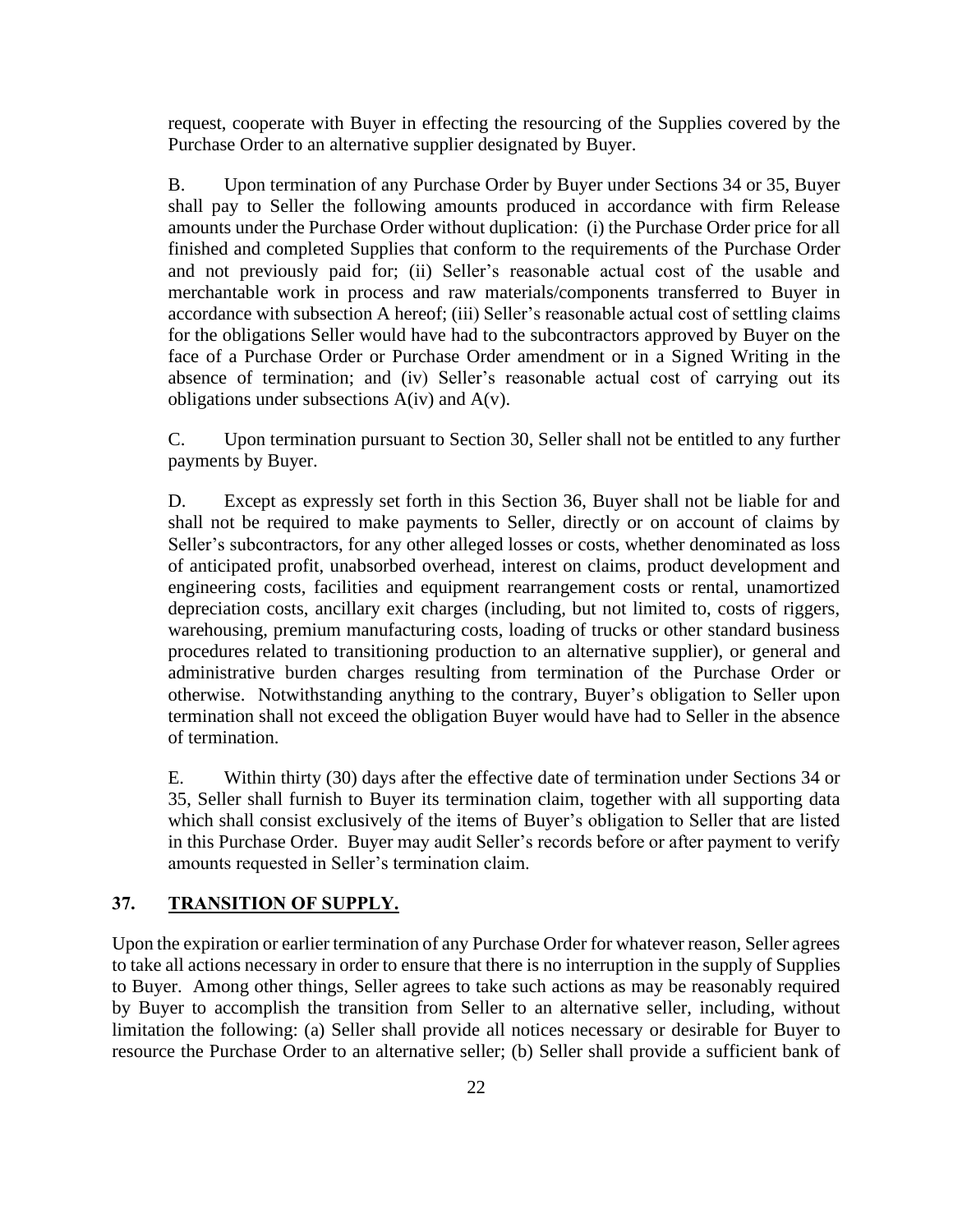goods covered by the Purchase Order to ensure the orderly transition to any alternative seller chosen by Buyer; (c) Seller shall provide to Buyer all tooling and any other property furnished by or belonging to Buyer or any of Buyer's customers in as good a condition as when received by Seller, reasonable wear and tear excepted; (d) Buyer and the alternative seller reserve the right to access and actively participate during the disconnect or disassemble process for the Buyer's Property, and the location, time and date of the exit shall be mutually agreeable between the Buyer and Seller; and (e) Seller shall, at Buyer's option: (i) assign to Buyer any or all supply contracts or Purchase Orders for raw material or components relating to the Purchase Order; (ii) sell to Buyer, at Seller's cost any or all perishable tooling and Supplies inventory relating to the Purchase Order; and/or (iii) sell to Buyer any of Seller's Property relating to the Purchase Order, at a price equal to the unamortized portion of the cost of such items less any amounts Buyer previously has paid to Seller for the cost of such items. Seller shall provide documentation supporting the original cost of any unamortized items. The term "alternative seller" expressly includes, but is not limited to, a Buyer-owned facility.

### **38. NO TERMINATION RIGHT BY SELLER.**

Because Buyer's commitments to its customers are made in reliance on Seller's commitments under each Purchase Order, Seller has no right to terminate any Purchase Order without the written consent of Buyer.

## **39. FORCE MAJEURE.**

A. Any delay or failure of either party to perform its obligations shall be excused if it is caused by an extraordinary and unforeseeable event beyond the control of the nonperforming party and without the nonperforming party's fault or negligence, such as acts of God, fires, floods, windstorms, explosions, riots, natural disasters and wars. Written notice of such delay, including the anticipated duration of the delay, must be given by the nonperforming party within two (2) days of the event. During the period of any delay or failure to perform by Seller, Buyer, at its option, may purchase Supplies from other sources and reduce its schedules to Seller by such quantities, without liability to Buyer, or cause Seller to provide the Supplies from other sources in quantities and at times requested by Buyer and at the price set forth in this Purchase Order. If requested by Buyer, Seller shall, within five (5) days of such request, provide adequate assurance that the delay will not exceed such period of time as Buyer deems appropriate. If the delay lasts more than the time period specified by Buyer, or Seller does not provide adequate assurance that the delay will cease within such time period, Buyer may, among its other remedies, immediately cancel this Purchase Order, and all outstanding Releases issued pursuant thereto, without liability. Additionally, Seller shall reimburse Buyer for any increase in price that Buyer is required to pay to a substitute supplier in order to obtain the Supplies.

B. If a force majeure event continues for longer than five (5) calendar days, then Buyer, at its sole option, may terminate any Purchase Order affected thereby in whole or in part without any obligation or liability except that Buyer is still responsible for payment for Supplies that have been delivered to and accepted by Buyer prior to Force Majeure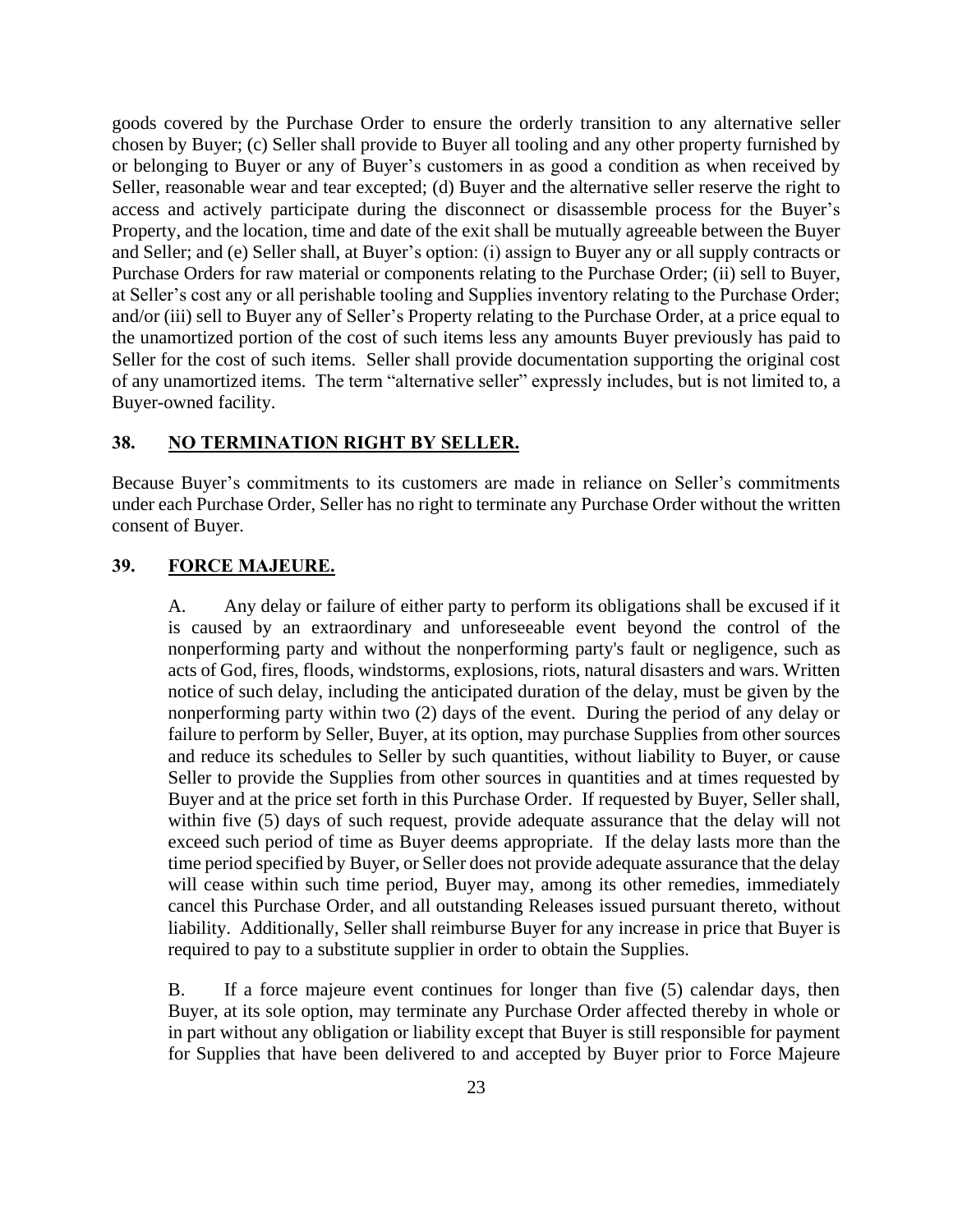notice receipt. Seller acknowledges and agrees that the following will not excuse performance by Seller under theories of force majeure, commercial impracticability or otherwise and Seller expressly assumes these risks: (i) change in cost or availability of materials, components or services based on market conditions, supplier actions or contract disputes; (ii) failure of Seller's internal business systems related to the proper processing of date information that results in any defect or failure in products or services, deliveries, or any other aspect of performance by Seller or its subcontractors.

C. Buyer may cancel any Purchase Order at any time prior to delivery or performance if its business is interrupted for reasons beyond Buyer's reasonable control. Buyer shall give prompt notice of such cancellation to Seller.

## **40. LABOR DISPUTES.**

Seller shall notify Buyer in writing of any actual or potential labor dispute delaying or threatening to delay timely performance of this Purchase Order. Seller shall notify Buyer in writing 6 months in advance of the expiration of any current labor contracts. Seller shall deliver a supply of finished Supplies at least 30 days prior to the expiration of any such labor contract, in quantities and for storage at sites designated by Buyer. Costs of storage shall be an expense of Seller.

# **41. REMEDIES FOR BREACH BY SELLER.**

A. The rights and remedies reserved to Buyer in each Purchase Order shall be cumulative with, and additional to, all other or further remedies provided in law or equity.

B. Seller acknowledges and agrees that money damages would not be a sufficient remedy for any actual, anticipatory or threatened breach of any Purchase Order by Seller with respect to its delivery of Supplies to Buyer and that, in addition to all other rights and remedies which Buyer may have, Buyer shall be entitled to specific performance and temporary, preliminary and permanent injunctive or other equitable relief as a remedy for any such breach

C. Seller also acknowledges and agrees that shutting down a customer's plant creates issues for which money damages are not a sufficient remedy. While the cost of a plant shutdown may easily generate substantial costs, the damages to Buyer's relationship with Buyer's customer through potential loss of business, and other damages which are equally difficult to calculate, are far worse. Because of these risks, in the event of a breach or threatened breach by Seller of any of the representations, warranties or covenants of Seller, Buyer may, without notice to Seller, resource the production of Supplies from Seller to another supplier or dual source any of the Supplies covered hereby (i.e., have another supplier produce or be prepared to produce Supplies being produced by Seller), to protect Buyer and its customers. This process of moving business may take a considerable amount of time and Seller understands that, given the risks posed by the possible shutdown of Buyer's customer, Buyer is justified in initiating and transferring business without prior notice to Seller.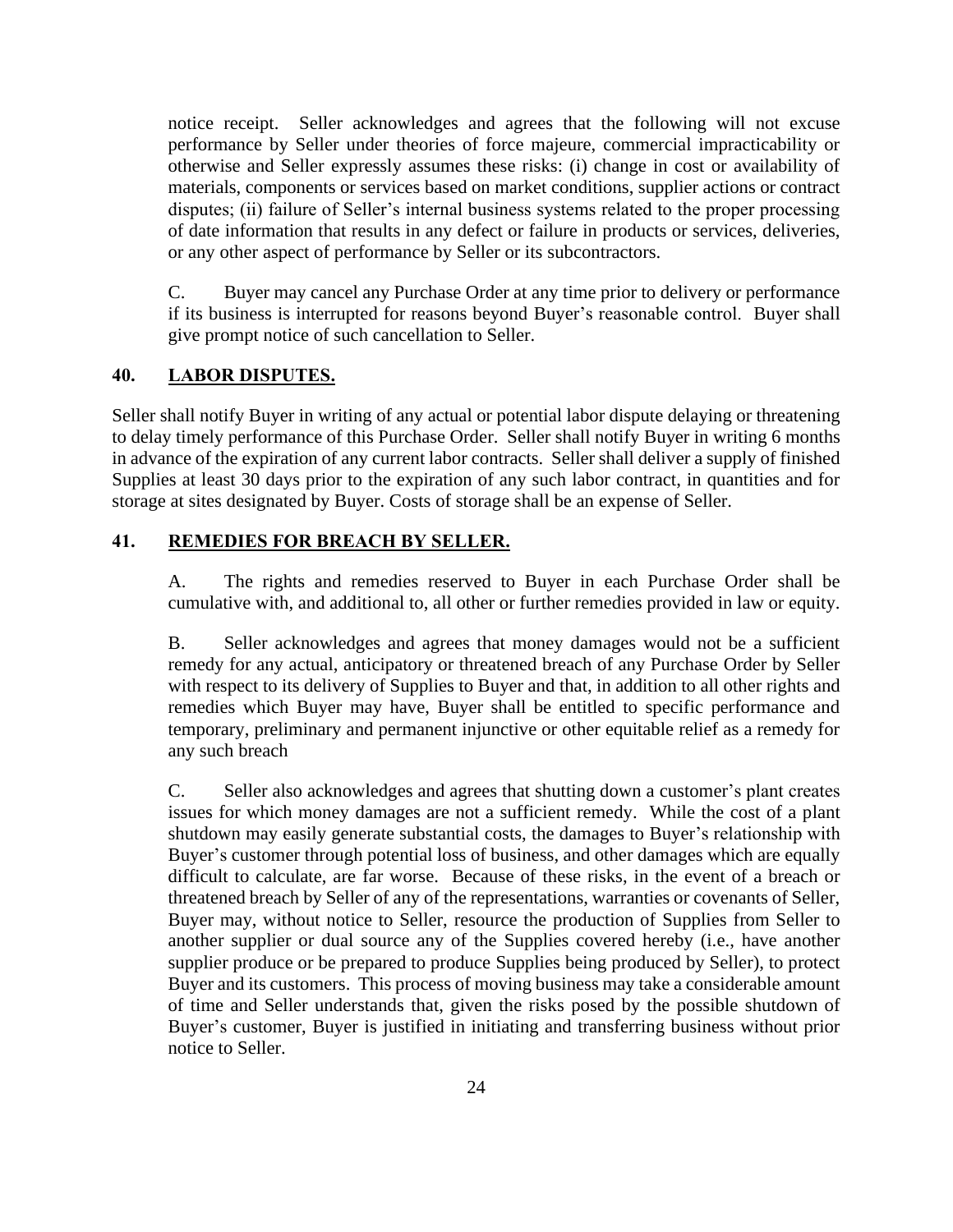D. Notwithstanding anything to the contrary contained in any Purchase Order, Buyer does not release any claim against Seller that is based in whole or in part on any fraud or duress in connection with the Purchase Order or any breach or anticipatory breach of the Purchase Order or any other Purchase Order between Buyer and Seller (even if that Purchase Order relates to other products).

## **42. NO WAIVER.**

A waiver by Buyer of any right or remedy shall not affect any rights or remedies subsequently arising under the same or similar clauses. The failure of the Buyer to insist upon the performance of any term or condition of this Purchase Order, or to exercise any right hereunder, shall not be construed as a waiver of the future performance of any such term or condition or the exercise in the future of any such right.

## **43. RELATIONSHIP OF PARTIES.**

Seller and Buyer are independent contracting parties and nothing in this Purchase Order shall make either party the agent or legal representative of the other for any purpose whatsoever, nor does it grant either party any authority to assume or to create any obligation on behalf of or in the name of the other party.

## **44. ASSIGNMENT.**

This Purchase Order is issued to the Seller in reliance upon Seller's personal performance of the duties imposed. Seller agrees not to, in whole or in part, assign this Purchase Order or delegate the performance of its duties without the written consent of Buyer. Any such assignment or delegation without the previous written consent of Buyer, at the option of Buyer, shall effect a cancellation of this Purchase Order. Any consent by Buyer to an assignment shall not be deemed to waive Buyer's right to recoupment from Seller and/or its assigns for any claim arising out of this Purchase Order. Assignment shall not relieve Seller from its obligations of confidentiality under Section 19 hereof. Buyer shall have the right to assign any benefit or obligation under this Purchase Order to any third party upon notice to Seller.

## **45. LIMITATIONS ON BUYER'S LIABILITY.**

In no event shall Buyer be liable to Seller for anticipated profits or for special, incidental, or consequential damages. Buyer's liability for a claim of any kind or for any loss or damage arising out of or in connection with or resulting from each Purchase Order, the Supplies or any other agreement between Buyer and Seller shall be a termination claim, as specified in Section 36 hereof.

## **46. CONSULTING.**

To the extent this is a Purchase Order which includes services or consulting services, Seller hereby assigns to Buyer all rights, title and interest in and to any and all ideas, inventions, improvements, materials, copyrightable material, drawings, documents or the like, conceived or made by Seller as a result of or relating to work done or services performed for Buyer pursuant to this Purchase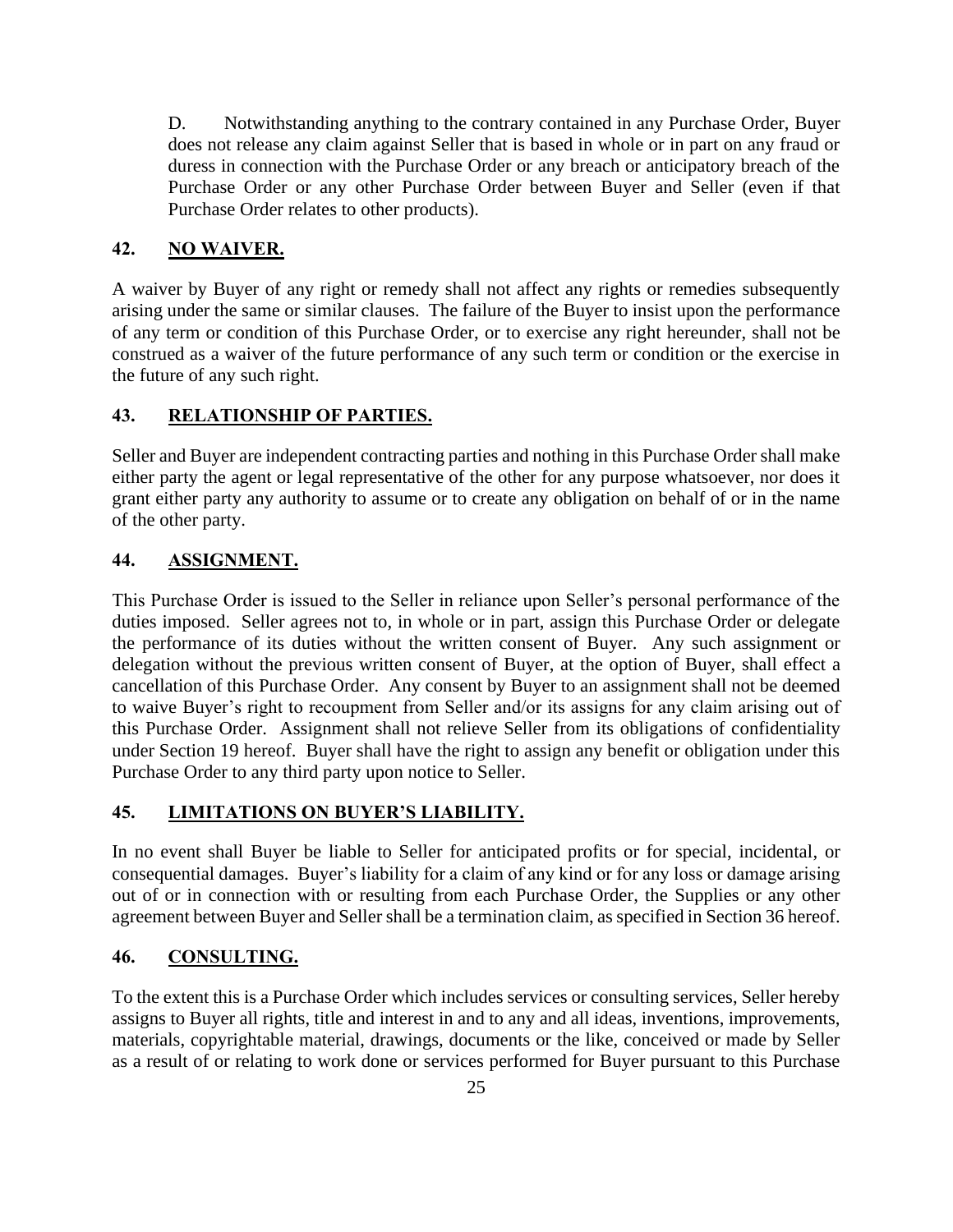Order. Such assignment includes all proprietary rights appurtenant thereto, and Seller will execute any documents necessary to confirm such assignment.

# **47. SEVERABILITY.**

If any term(s) of the Purchase Order is invalid or unenforceable under any statute, regulation, ordinance, executive order or other rule of law, such term(s) shall be deemed reformed or deleted, as the case may be, but only to the extent necessary to comply with such statute, regulation, ordinance, order or rule, and the remaining provisions of the Purchase Order shall remain in full force and effect.

# **48. NOTICES.**

All notices, claims and other communications to Buyer required or permitted under the Purchase Order shall be made in writing and sent by certified or registered mail, return receipt requested and proper postage prepaid to the following address and shall be effective only upon receipt by Buyer in the form set forth in this Section 48:

Henniges Automotive Holdings, Inc. 2750 High Meadow Circle Auburn Hills, Michigan 48326 Attn: General Counsel

Seller's failure to provide any notice, claim or other communication to Buyer in the manner and within the time periods specified in the Purchase Order shall constitute a waiver by Seller of any and all rights and remedies that otherwise would have been available to Seller upon making such notice, claim or other communication.

# **49. ELECTRONIC COMMUNICATIONS AND ELECTRONIC SIGNATURES.**

Seller shall comply with any method of electronic communication specified by Buyer, including requirements for electronic funds transfer, Purchase Order transmission, production Releases, electronic signature, and communication.

# **50. DATA SECURITY.**

For purposes of this Section, "Buyer Data" means all data, content, material, confidential information and other information provided by Buyer to Seller or otherwise transmitted to Seller for use in connection with this Purchase Order. Seller will maintain and enforce information and data privacy and security procedures with respect to its access, use and storage of all Buyer Data that: (a) are at least equal to industry standards taking into consideration the sensitivity of the relevant Buyer Data, and the nature and scope of the Supplies to be provided; (b) are in accordance with Buyer's reasonable security requirements; (c) comply with all applicable international, foreign, federal, state and local laws, statutes, rules, orders and regulations; and (d) provide reasonably appropriate administrative, technical, and physical safeguards to protect against accidental or unlawful destruction, loss, alteration or unauthorized disclosure, access or use of